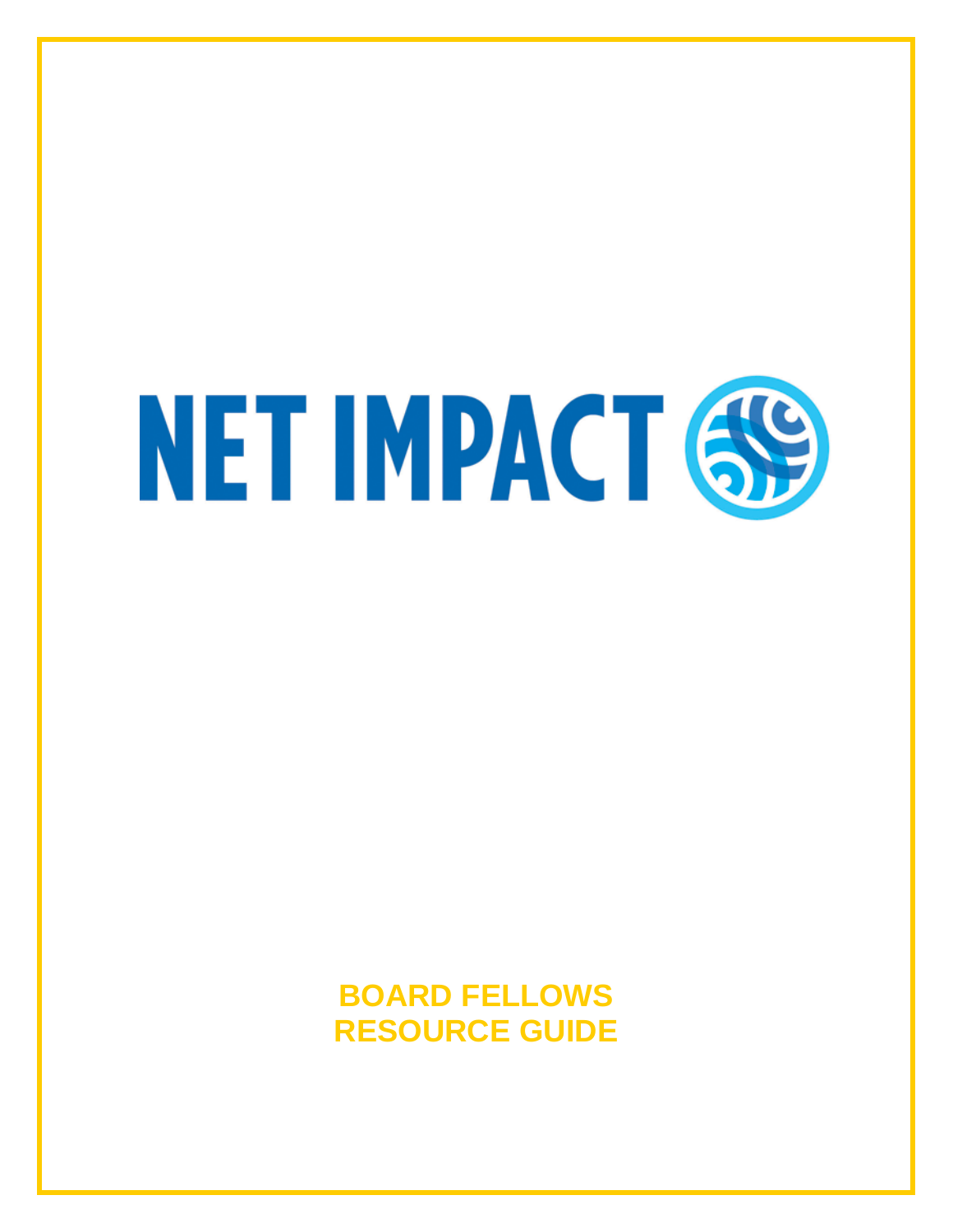# **TABLE OF CONTENTS**

| 2) |                                                                                  |  |
|----|----------------------------------------------------------------------------------|--|
|    | a.                                                                               |  |
|    |                                                                                  |  |
|    |                                                                                  |  |
|    |                                                                                  |  |
| 3) |                                                                                  |  |
|    | a.                                                                               |  |
|    | b.                                                                               |  |
|    | C.                                                                               |  |
| 4) |                                                                                  |  |
|    | a.                                                                               |  |
|    | b.                                                                               |  |
| 5) |                                                                                  |  |
|    | a.                                                                               |  |
|    | b.                                                                               |  |
|    | c.                                                                               |  |
| 6) |                                                                                  |  |
|    |                                                                                  |  |
|    |                                                                                  |  |
| 7) |                                                                                  |  |
|    | a.                                                                               |  |
|    |                                                                                  |  |
| 8) |                                                                                  |  |
|    |                                                                                  |  |
|    | a.<br>b.                                                                         |  |
|    |                                                                                  |  |
| 9) |                                                                                  |  |
|    | Resources from Net Impact and beyond<br>a.                                       |  |
|    | <b>10) APPENDICES</b>                                                            |  |
|    | а.                                                                               |  |
|    | b.                                                                               |  |
|    | c.                                                                               |  |
|    | d.                                                                               |  |
|    | е.                                                                               |  |
|    | f.                                                                               |  |
|    | g.                                                                               |  |
|    | h.                                                                               |  |
|    | i.<br>A1. Board Fellows webpage screen shot-San Francisco Professional Chapter34 |  |
|    | I.<br>A2. Board Fellows webpage screen shot—Georgia Tech MBA Chapter35           |  |
|    | k.<br>L.                                                                         |  |
|    | m.                                                                               |  |
|    |                                                                                  |  |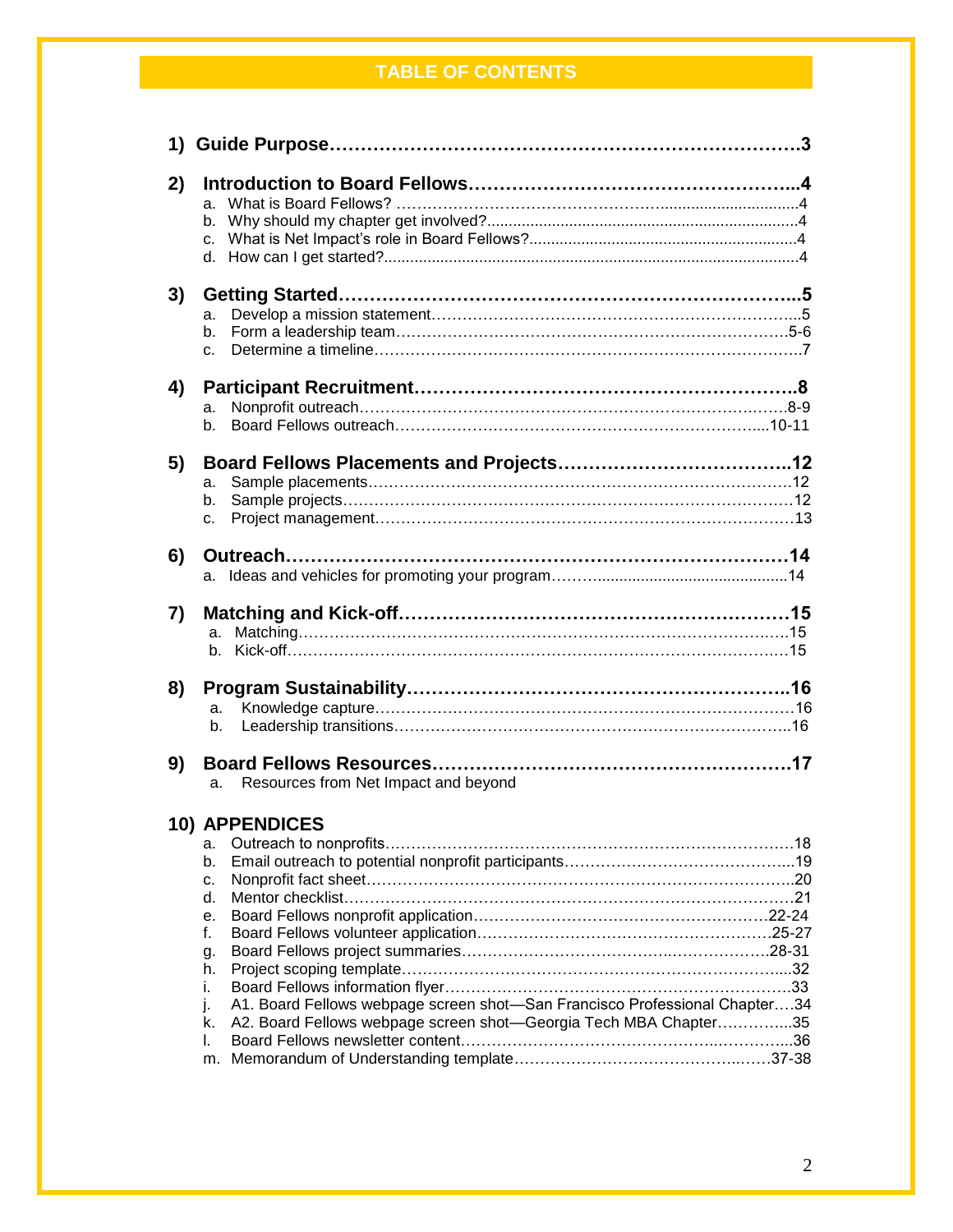# **GUIDE PURPOSE**

Net Impact encourages and supports its chapters to use their business skills to create positive change in the nonprofit sector. Through our experience working with chapters, we have created this document to serve as a guiding framework for running a Board Fellows program in your chapter. Here you will find an outline for getting started, templates, and timelines.

Feel free to distribute this guide freely to Net Impact members who might benefit from this information. If you have any questions, comments, or best practices you would like to share, please don't hesitate to contact us at [service@netimpact.org.](mailto:service@netimpact.org) We hope this guide will help you to achieve your goals.

"Board Fellows was a really great experience for me. The project I was working on was a finance project and it was a great chance to apply what I was learning, to make the connection between the theoretical and practical. I also got the chance to meet and network with some really interesting people."

*Jason Lee, Board Fellow, University of Maryland*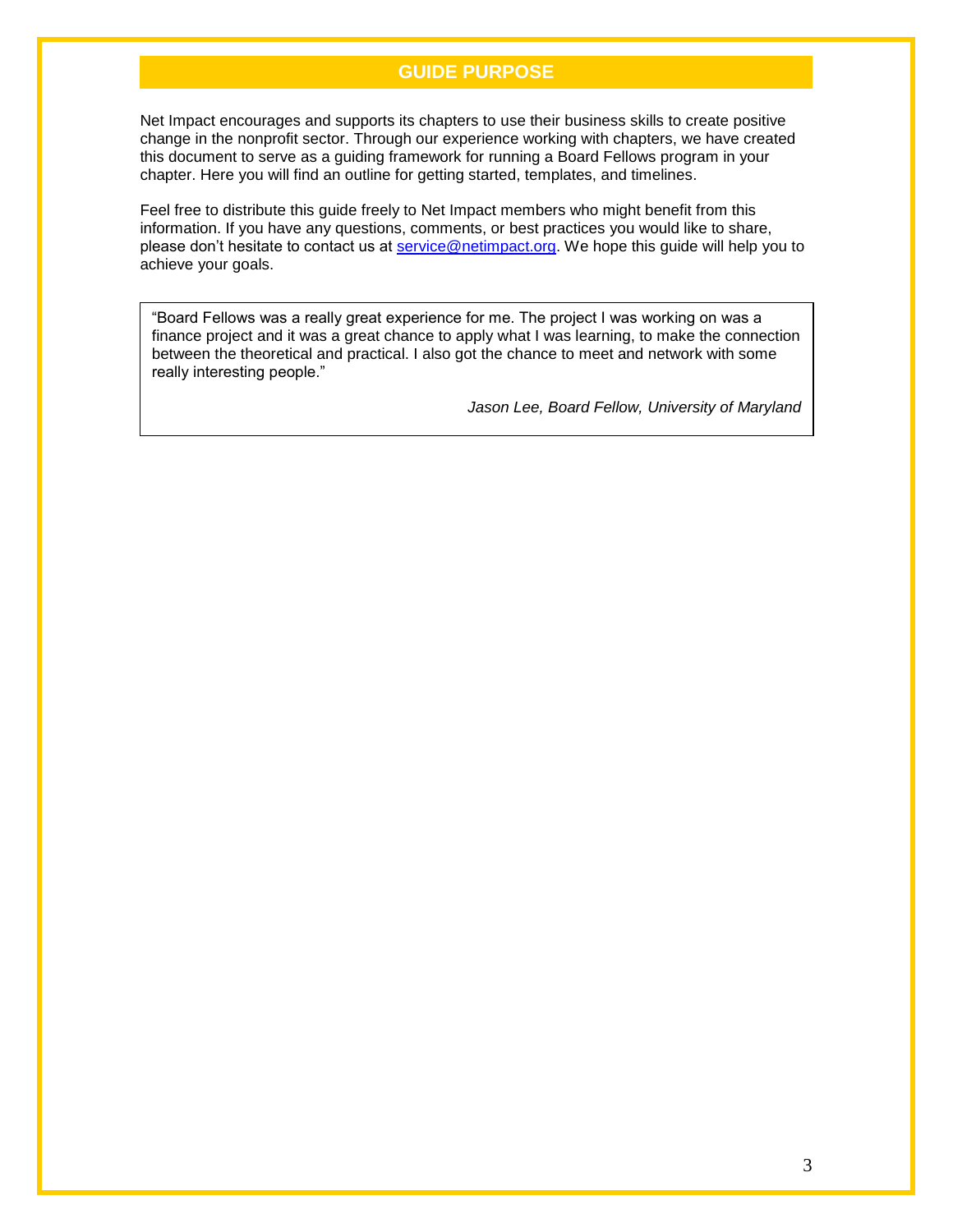# **INTRODUCTION TO BOARD FELLOWS**

### *What is Board Fellows?*

The Board Fellows program places Net Impact members on nonprofit boards for short-term fellowships (typically one year). Board Fellows are active participants on nonprofit boards, attending board sessions and getting involved with committees and relevant projects under the mentorship of a current board member. In addition to regular board responsibilities, many Board Fellows also work on strategic projects which are determined in conversation with the Executive Director and Board Mentor.

### *Why should my chapter get involved?*

Board Fellows offers a hands-on way to turn Net Impact ideals into action. Involvement in the Board Fellows program provides members with tangible nonprofit management and board governance experience, while concurrently bringing valuable business skills to the nonprofit sector.

Benefits of Board Service:

- Exposure to nonprofit management—especially valuable to those who want to shift into the nonprofit sector at some point in their career
- An opportunity to build your network with other successful, ambitious, mission-driven individuals
- Experience that will increase the likelihood of eventually serving on a corporate board
- Understanding of how nonprofits function
- Learning and development due to working with board members from a vast array of backgrounds and perspectives (i.e. business and leadership skills, project management expertise, communication techniques, etc.)
- Recognition of volunteer service on campus or at work and within the community
- Access to experienced mentors

### *What is Net Impact's role in Board Fellows?*

Net Impact provides resources and links to educational materials, marketing collateral, connections with other Board Fellows leaders as well as nonprofits, and industry experts who are interested in working with Net Impact.

### *How can I get started?*

- Read the information in this guide
- Identify/elect a Board Fellows leadership team
- Review the resources listed at the end of this guide and on our website
- Contact Net Impact Central so we can keep you up to date with Board Fellows information and events (for example, conference calls regarding board service topics, updated resources, etc.)
- Join Net Impact conference calls and the Google Group to network with other Board Fellows leaders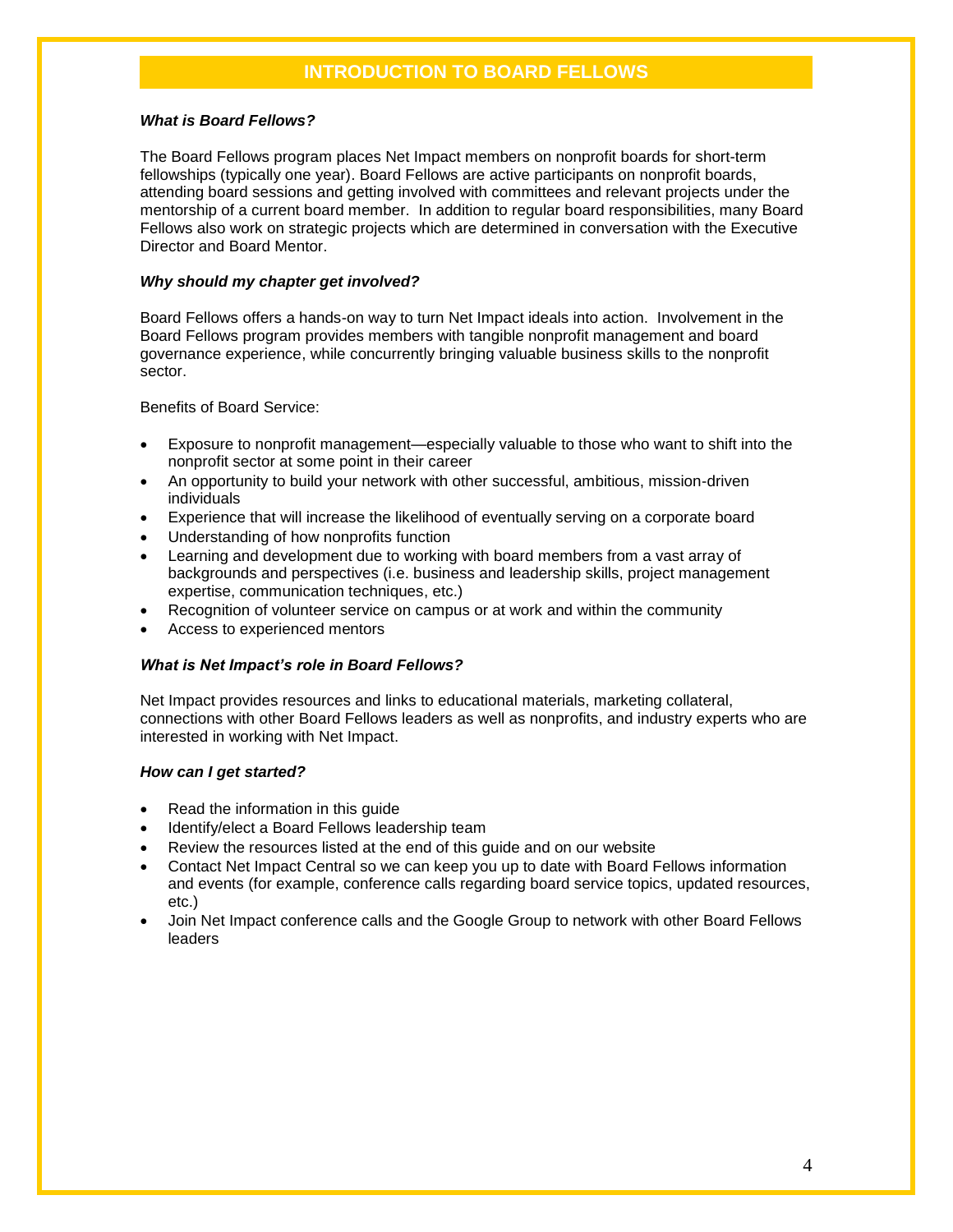# **GETTING STARTED**

### *Determine the purpose for starting your program*

It's important to think about *why* you're starting a Board Fellows Program as this will help direct your goals, mission and outreach.

Common reasons for starting a Board Fellows Program include:

- To further professional education (for students and professionals alike)
- To serve the community using business skills
- To support local nonprofit organizations
- To inspire continued, long-term professional service
- To provide a valuable way for business professionals to donate their time that utilizes their unique skill sets
- To offer a program that is currently not available in your school or community

### *Develop a mission statement*

Many Board Fellows programs find it helpful to have a mission statement to guide their efforts and goals.

Examples from current programs:

### STANFORD BOARD FELLOWS

Our mission is to prepare Stanford MBAs for responsible community leadership by providing quality apprenticeships with the Bay Area's nonprofit boards.

### HARVARD BUSINESS SCHOOL BOARD FELLOWS

Our mission is two-fold: (1) provide Harvard MBAs with valuable community leadership development through placement as non-voting members on nonprofit boards and (2) provide MBA talent to advance critical projects for nonprofit organizations.

### *Form a leadership team*

Like any successful project, getting started begins with a passionate team that can manage and implement the program. A team should be chosen to lead Board Fellows and take responsibility for its implementation. This team should delegate responsibility depending on the scope and nature of the program.

Create an outline of the expectations of the team, including how much time they will need to commit. Clarifying expectations and responsibilities up front will help ensure the best experience for the leadership team and the best outcome for the program.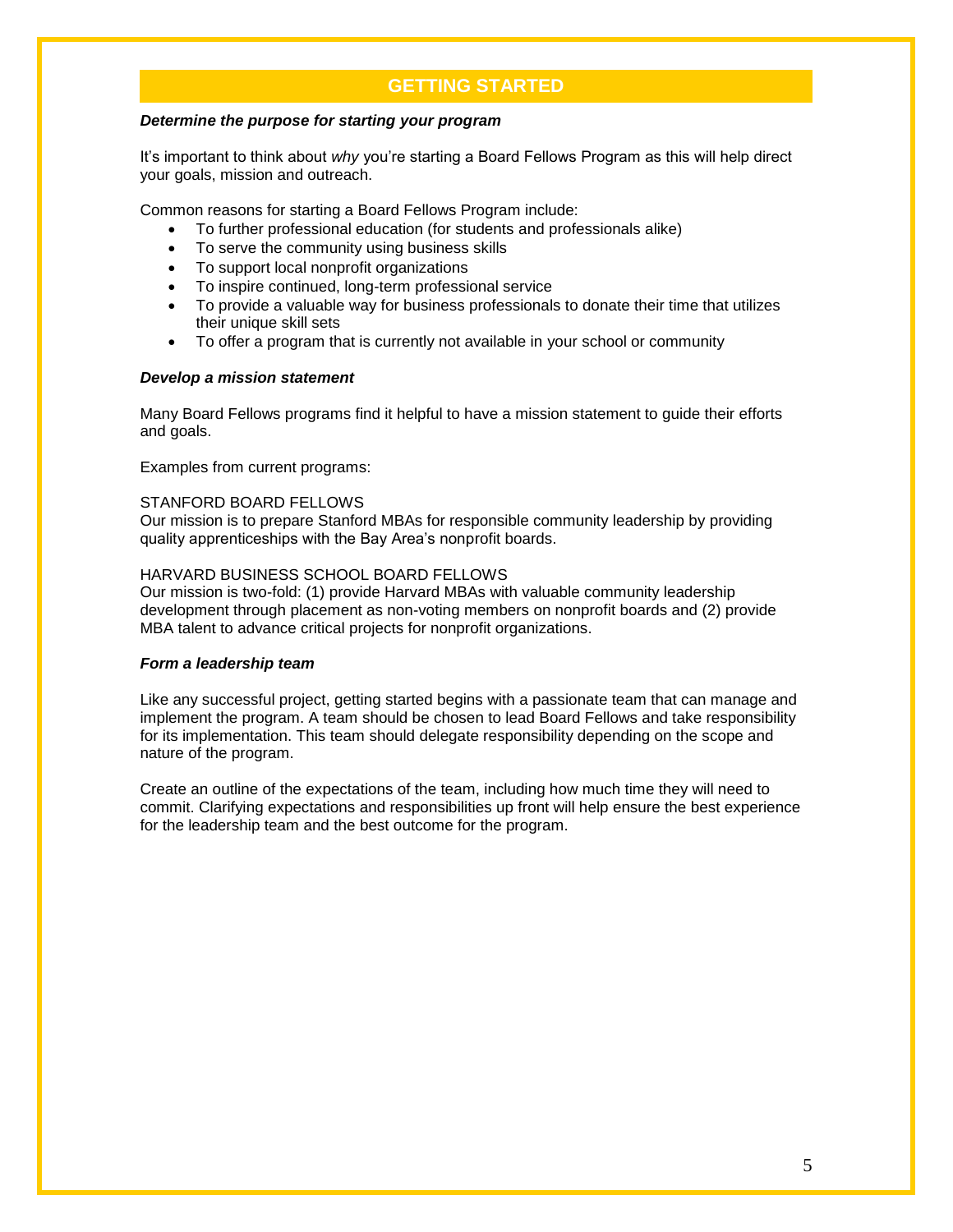# **GETTING STARTED**

Key roles/responsibilities to be divided amongst the leadership team:

- External relationships—Recruit nonprofit organizations to the program; develop relationships with universities, foundations and other local organizations; maintain external relationships.
- Internal relationships—Recruit Net Impact members for the Board Fellows program; recruit general public into program (and into Net Impact); act as main point of contact for Fellows.
- Matching (could be addressed by a committee or full leadership team)—Pair nonprofits with Fellows; interview fellow candidates.
- Training—Develop training materials and program; partner with industry expert to create training seminar.
- Marketing/Communications—Promote the Board Fellows program as well as its events. Responsible for creating/dispersing marketing materials (i.e. flyers, newsletter content, etc).
- Knowledge capture—Maintain all contact information for the program (for both the Board Fellows and the nonprofits). This is important for maintaining program continuity.

### *Determine program structure and identify advisors*

During the start-up phase, you will need to decide who will be involved in maintaining and growing your program. For professionals, this responsibility will likely rest on a team of 2-3 people. For students, the program can be run by students, school staff, or a combination of the two. It is valuable to identify faculty or administration who can serve as a sounding board during the development stage (and beyond) for your program.

### GRADUATE SCHOOL CHAPTERS

Through years of involvement with Board Fellows programs, we feel that the best-case scenario for program structure is to have a school staff person and/or faculty involved with the leadership team. We realize this is not always possible, especially when first starting a Board Fellows program, however we bring it up as a long-term goal to consider.

Benefits to staff involvement include:

- Sustaining strong relationships with nonprofit partners
- A consistent, long-term and safe location to house important program information
- Better understanding of nonprofits' long term needs
- Avoiding the challenge of inconsistency with a frequently changing student population
- Leveraging networks and expertise of staff and faculty

At the very least, finding faculty/administration who are familiar with the nonprofit sector and can serve as an informal advisor is greatly beneficial.

*Tip for student chapters: To help ensure smooth program continuity, it can be helpful to include both first and second year students on the leadership team (assuming that the first year students are willing to stay involved during their second year). Having this overlap helps to avoid the need to "start from scratch" each year.* 

### PROFESSIONAL CHAPTERS

Look for advisors in your community who are well connected to the nonprofit sector. They will likely have advice on nonprofits to approach and the best ways to do so.

Contact Net Impact Central with questions and requests for contact information of other Net Impact members who have been involved in Board Fellows start-ups.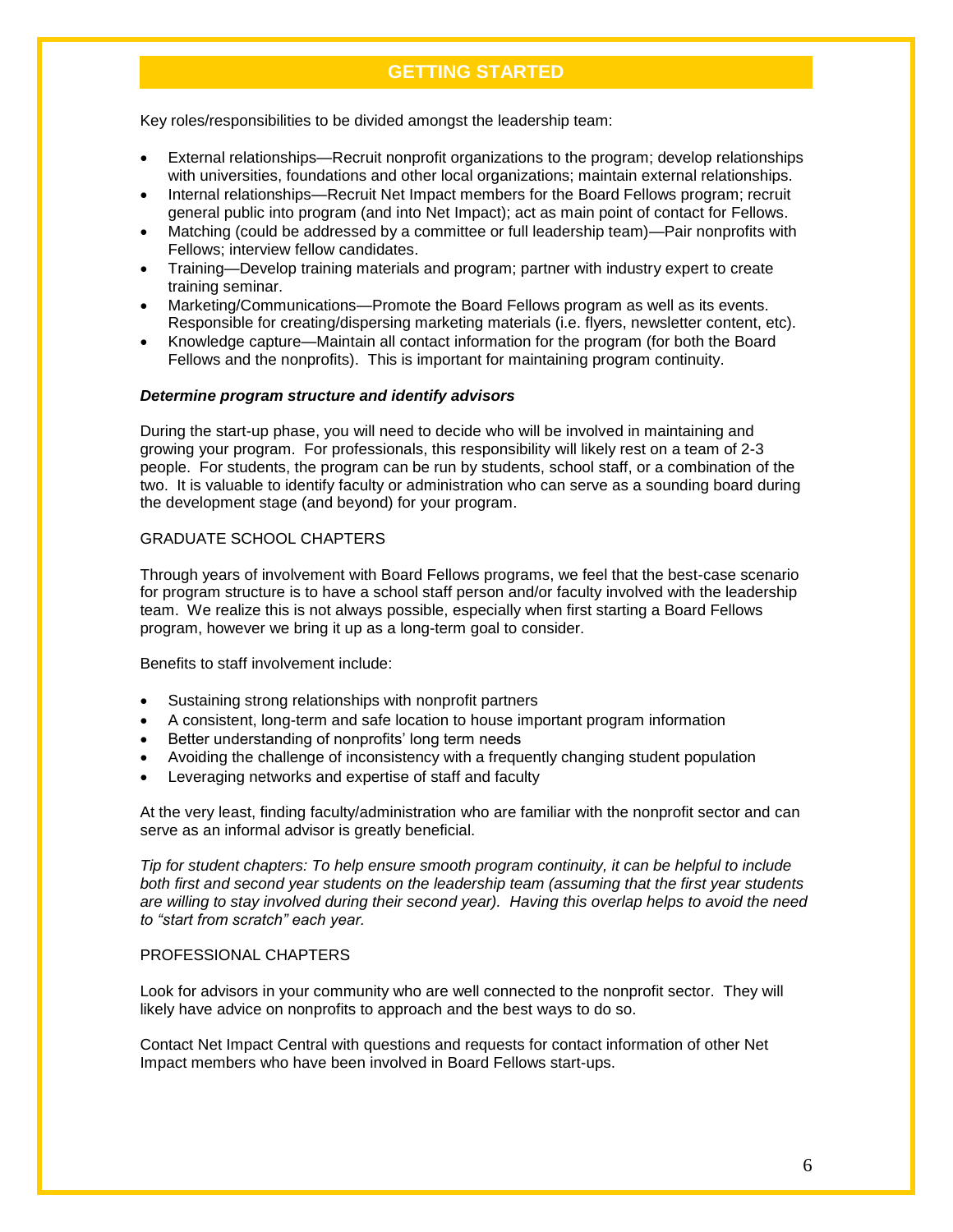# **GETTING STARTED**

### *Determine timeline*

For graduate chapters, this timeline works best if the leadership team commits during the end of their first year to start a program. The program can then be run during their second year. For professional chapters, this timeline could start during any month and proceed from that point in time.

| <b>Month</b>   | Task                                                                                                                                |  |  |
|----------------|-------------------------------------------------------------------------------------------------------------------------------------|--|--|
| June           | Review the Board Fellows Resource Guide                                                                                             |  |  |
| July-August    | Contact Net Impact Central for additional resources, contacts, and<br>support                                                       |  |  |
|                | Coordinate timeline and outreach/recruitment with chapter leaders<br>$\bullet$<br>Reach out to nonprofits (could be continual)<br>٠ |  |  |
| September      | Recruit students/Net Impact professional members to be Board<br>$\bullet$<br><b>Fellows</b>                                         |  |  |
|                | Hold information session for Board Fellows<br>$\bullet$                                                                             |  |  |
|                | Check in with Net Impact Central<br>$\bullet$                                                                                       |  |  |
|                | Accept applications<br>$\bullet$                                                                                                    |  |  |
|                | Match Board Fellows to nonprofits<br>$\bullet$                                                                                      |  |  |
| October        | Hold kick-off event<br>$\bullet$                                                                                                    |  |  |
|                | Check in with Board Fellows and nonprofits within first two weeks of<br>$\bullet$<br>placement to ensure smooth start               |  |  |
| November-April | Check in bi-monthly with Board Fellows and nonprofits<br>$\bullet$                                                                  |  |  |
| May            | Wrap-up event<br>$\bullet$                                                                                                          |  |  |
|                | Evaluate and refine program<br>٠                                                                                                    |  |  |
|                | Survey nonprofit partners                                                                                                           |  |  |
|                | Conduct leadership transition                                                                                                       |  |  |
|                | Report back to Net Impact Central                                                                                                   |  |  |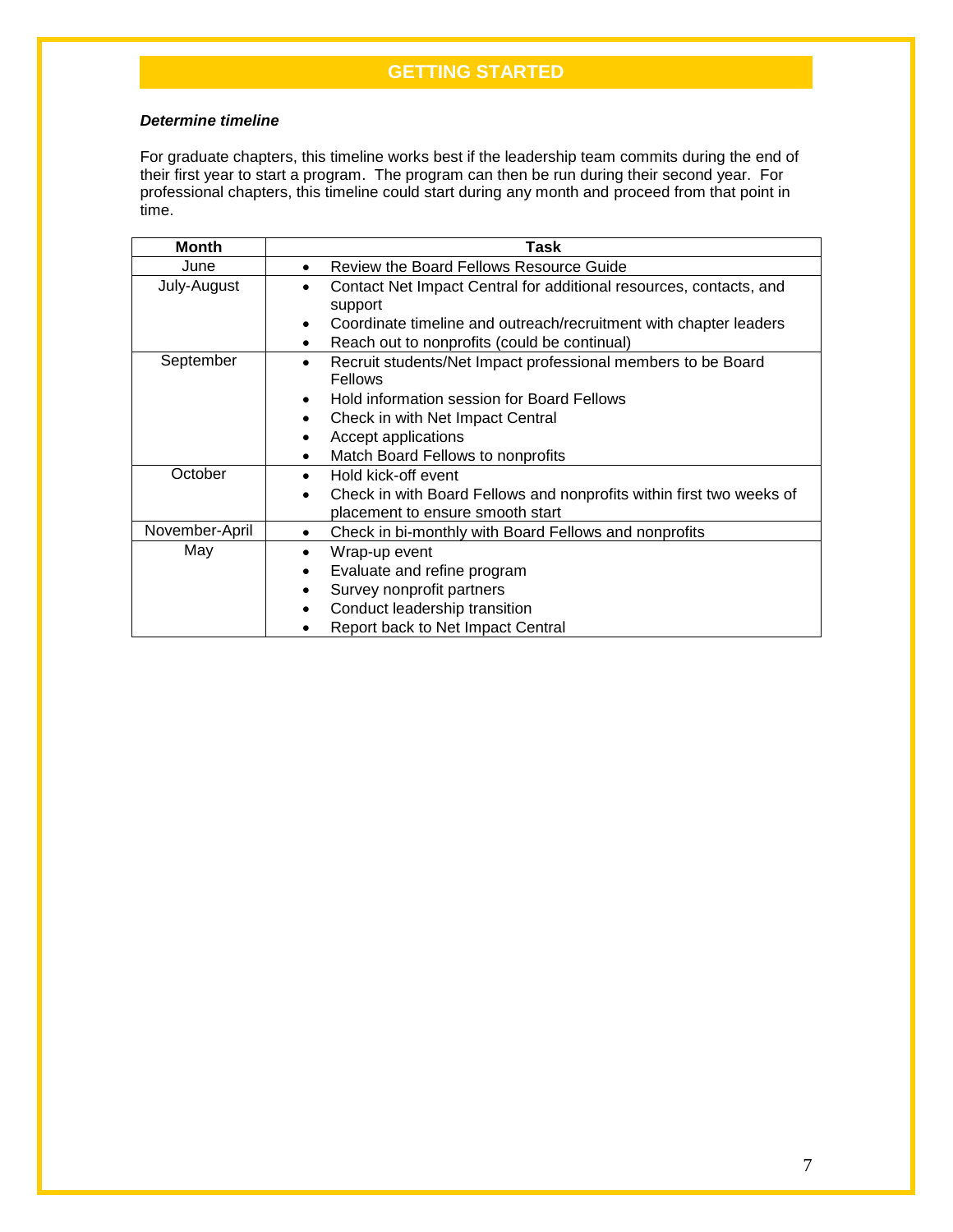### *Nonprofit recruitment*

Creating and maintaining healthy relationships with nonprofits in the community is one of the most important aspects of launching and managing Board Fellows. Begin this step early in the program planning process.

A great way to find eligible nonprofits in your community is to reach out to colleagues, friends and professors. Attend nonprofit networking events if possible. You might also partner with programs that already exist in your community (such as volunteer centers or pro bono consulting clubs such as a Net Impact Service Corps Program) to build on existing relationships with area nonprofits.

Utilize your alumni network. Finding alumni who currently sit on nonprofit boards is a great way to identify potential organizations to work with. This option provides a great way to get alumni involved, while also providing a potential mentor. If you're a student, meet with someone in alumni relations to brainstorm nonprofits to reach out to.

Helpful websites for finding board openings in your area:

- [www.idealist.org.](http://www.idealist.org/) Click on "Volunteer opportunities", use "board" as the keyword and fill in your location information.
- [www.bridgestar.org/MyCareerCenter/JobSearch.](http://www.bridgestar.org/MyCareerCenter/JobSearch) Indicate "board" in the "position type" and fill in your location information.
- [www.volunteermatch.org.](http://www.volunteermatch.org/) Simply search your location with the key word "board".

For an example of using your chapter's newsletter to find nonprofit participants, see Appendix 1. For an example of an email that can be sent to potential nonprofit participants, see Appendix 2.

Characteristics to look for in nonprofit partnerships that will help ensure a positive Board Fellows experience:

- A variety of missions to cater to a broader Net Impact audience (i.e. theatre, education, environmental, etc)
- Organizations of various sizes
- Organizations with a genuine interest in the Board Fellows program
- Organizations with an established and committed Board
- Staff who support the program
- Regularly scheduled board meetings
- A willingness to mentor and work with students and/or professionals

After initial contact with the nonprofit, here are answers to basic questions they might ask (refer to Appendix 3 for a fact sheet that can be shared with interested nonprofit partners):

*Why do nonprofits participate in Board Fellows?* 

- To receive innovative thoughts and ideas from bright MBAs/professionals
- To engage volunteers in their organization's work
- To support the professional development of emerging and established business leaders who are interested in the nonprofit sector or community involvement
- To provide an opportunity to reach new networks through your Fellow
- To cultivate potential new board members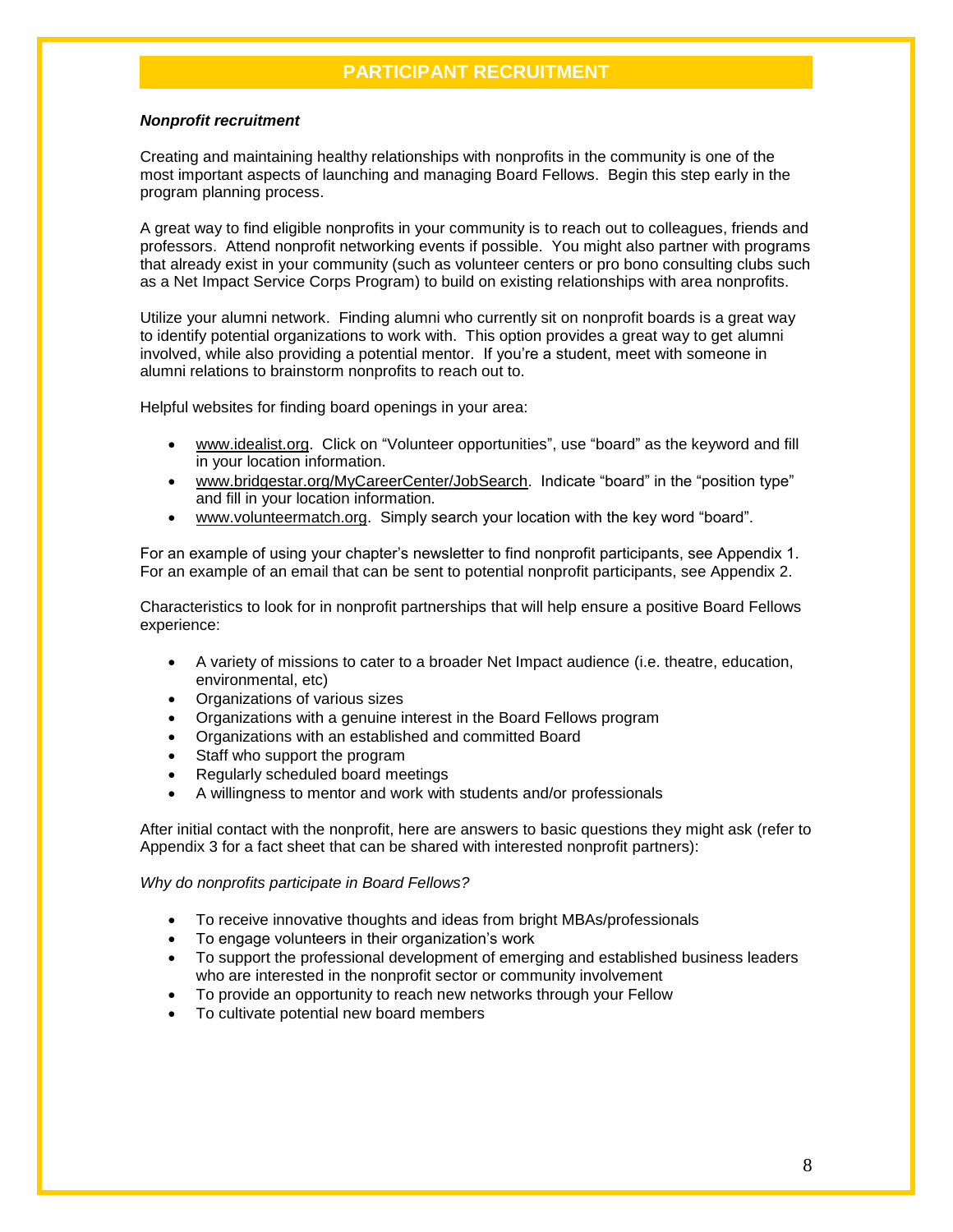*What types of organizations are eligible to apply to Board Fellows?*

- Nonprofit (501(c)3) status
- An operating history of at least one year
- An annual budget of at least \$350,000
- A minimum of 3 full-time staff members
- Have a board member willing to serve as a mentor

*What is a Board Mentor and what are the expectations of this position?*

- Each organization interested in applying to Board Fellows must designate a Board **Mentor**
- Board Mentors must be able to devote 2-5 hours per month to work related to their Board Fellow
- A Board Mentor should be chosen to work with the Fellow as the person at the nonprofit who will work most closely with the Fellow and provide him/her with necessary information and support. It is important for the nonprofit to understand that this mentor is key to managing the interaction and relationship between the Fellow and the nonprofit.
- When assigning who will be the mentor, a person who is committed to actually *mentoring* the Fellow should be chosen versus just anyone on the board. Refer to Appendix 4 for an example of a checklist for Board Fellows Mentors.

Refer to Appendix 5 for an example of a nonprofit participant application.

"The Board Fellows program is a wonderful initiative. We're getting high quality help and giving valuable governance experience to a future leader. Our Board Fellow has been a fantastic asset – he is energetic, sharp and focused. His background and interests fit perfectly with our mission and the work he's doing for us is really paying off. It's a true win-win. "

*Nonprofit participant*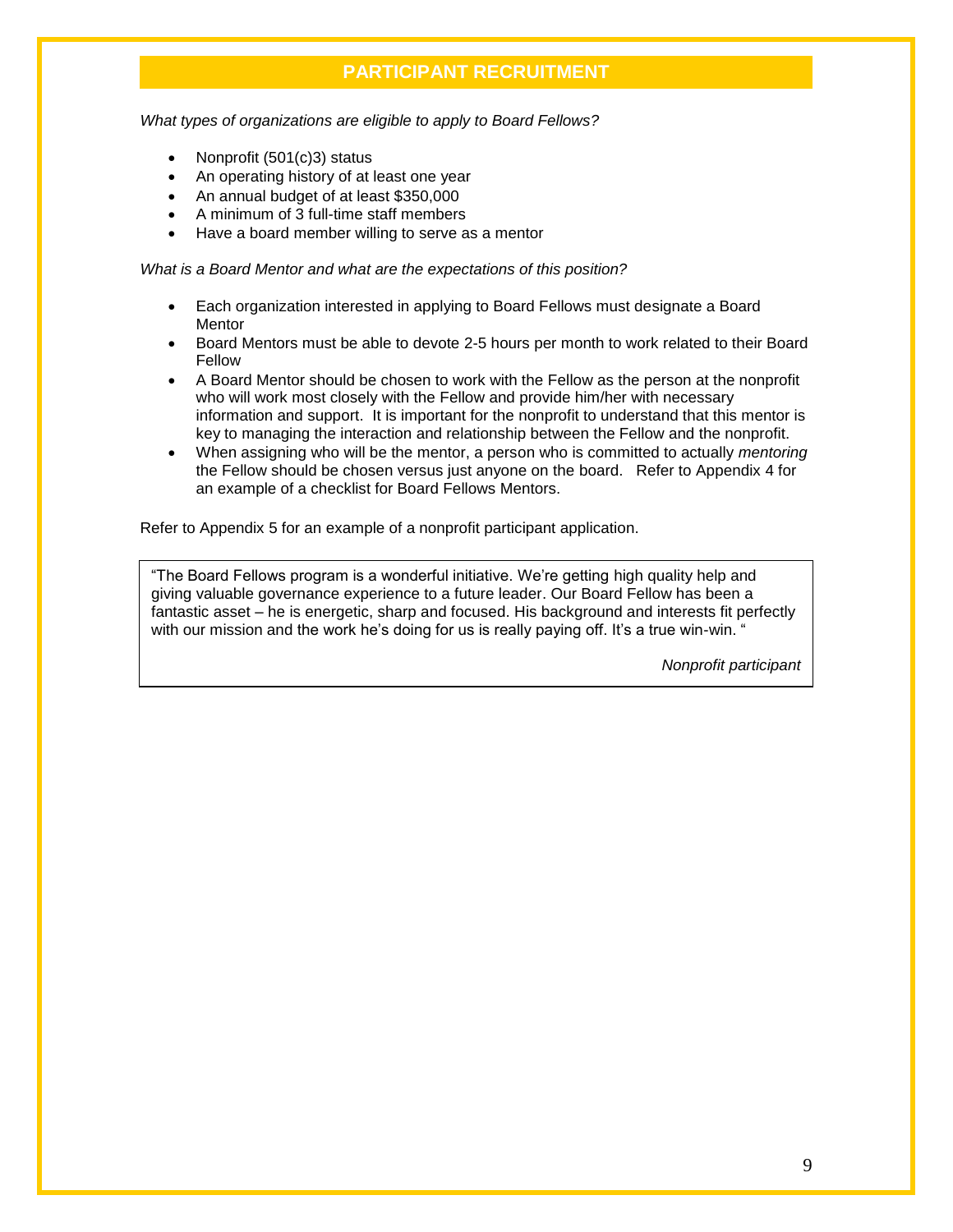### *Board Fellows recruitment*

Net Impact members are generally very excited about participating in Board Fellows. The program gives them the opportunity to give back to their community while gaining valuable nonprofit and board governance experience at the same time.

### *Benefits to Board Fellows*

- Exciting opportunity to give back to the community using business skills
- Gain board governance experience
- Work with experienced professionals
- Develop strong ties to your community and learn more about its challenges

"A Board Fellows Program is an excellent development opportunity; both personally and professionally. My Program allowed me to gain experience and skills that will be useful not only for future nonprofit board service, but as I grow my career as well. Additionally, the caliber of individuals associated with the program were top notch and made for excellent additions to my network."

*Michael Ross, Fisher Board Fellow, Ohio State University*

### *What responsibilities do Board Fellows have?*

- Attend all board meetings (unless a valid reason is presented well in advance)
- Work with the Executive Director and Board Mentor to identify an appropriate project (note that it should be clear that this is merely a PROJECT, and should not be looked at like an internship or longer term commitment)
- Complete the project within six months (or a mutually decided upon time-frame)
- Present project and relevant research/analysis to Board of Directors
- Be proactive in ensuring a positive experience with the organization
- Sincere interest in the mission of the organization

### *Commitment and communication expectations*

- Board Fellows must commit 10-15 hours per month for the duration of the fellowship
- Maintain an open dialogue with Board Fellows leaders to ensure that the project progresses as planned and obstacles/challenges are addressed promptly
- Establish regular communication with the nonprofit and Board Fellows leaders regarding changes to your schedule that might effect your program obligations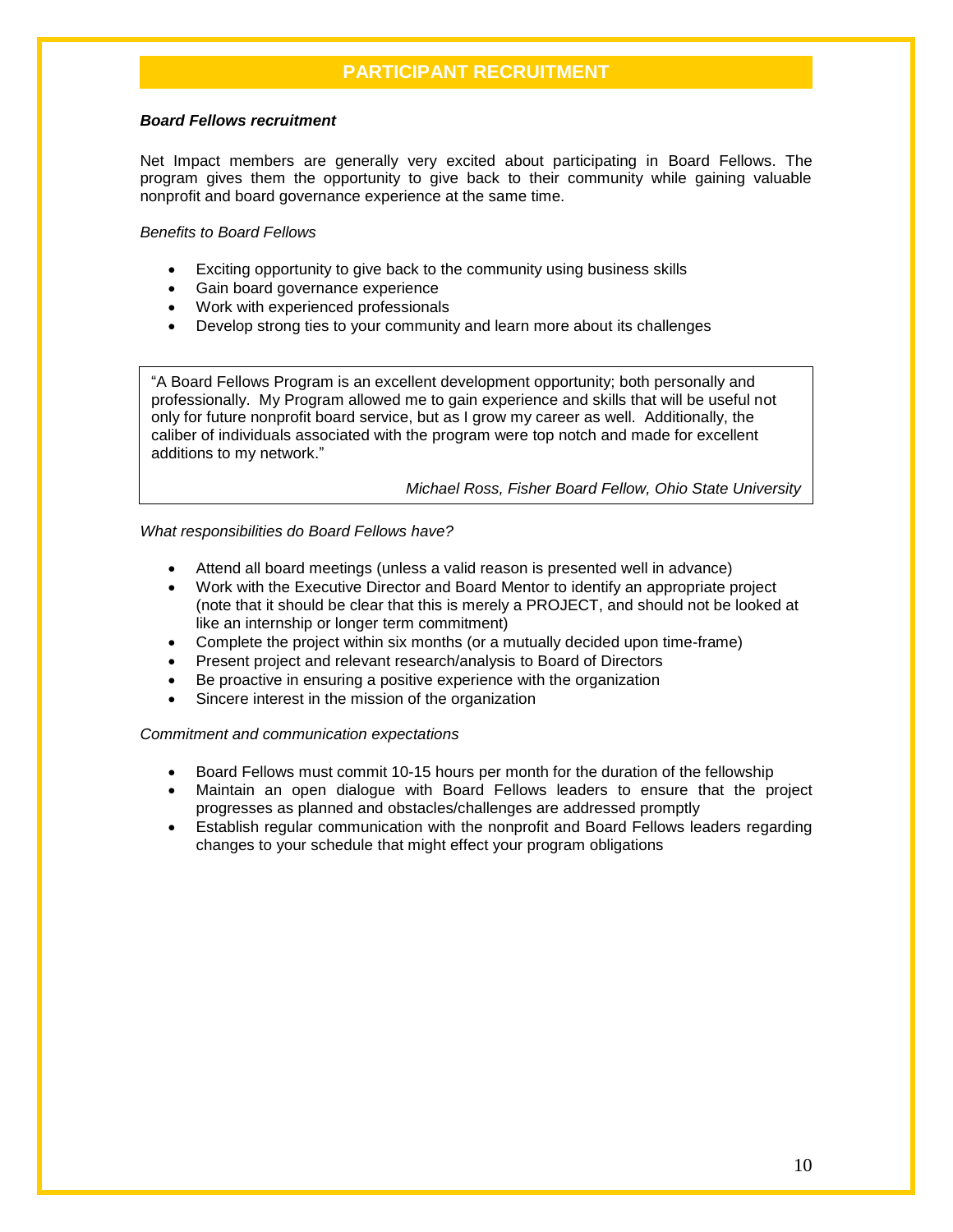In the end, Fellow acceptance or rejection is at the chapter and Board Fellow leaders' discretion. To make your decision, use the following criteria as a guideline:

### *Key Board Fellows qualifications*

- Ability to commit to the Board Fellows time requirement
- Specific business skills and experience
- Time and effort put into the application
- An openness to learning<br>• Demonstrated interest in
- Demonstrated interest in working with/learning from/serving a local nonprofit organization
- Appreciation of/sensitivity to challenges of board governance

For an example of a Board Fellow application, refer to Appendix 6.

"One of the critical things is capturing people's attention early. That's the time people are getting their bearings and figuring out what clubs they want to join."

*Kate Olson, Board Fellows Leader, Georgetown University*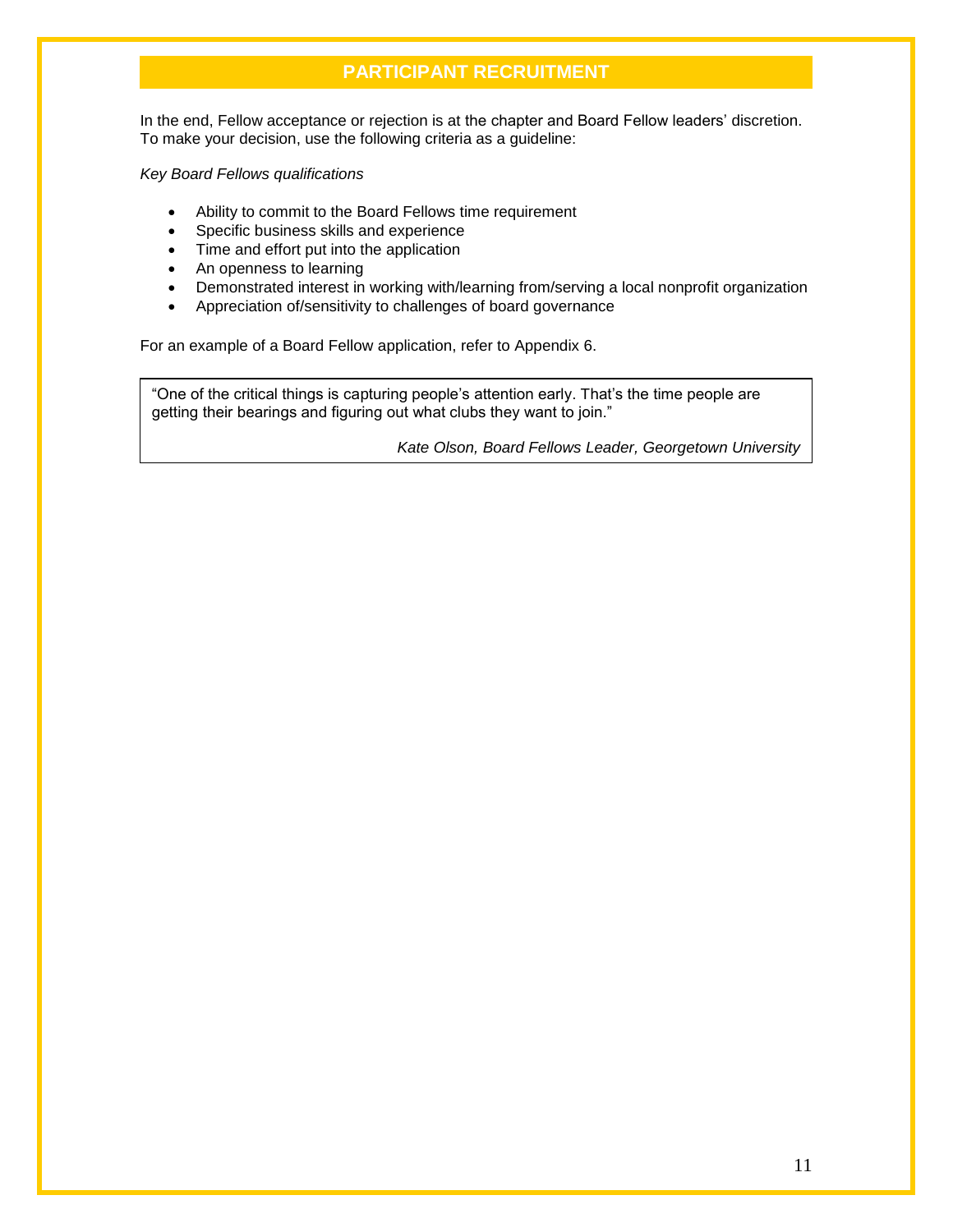# **BOARD FELLOWS PLACEMENTS AND PROJECTS**

### *Sample placements*

- The Forgotten Children
- Center for Inspired Teaching
- Union Settlement Association
- Organization for Autism Research
- African Immigrant and Refugee Foundation
- Daniel Phoenix Singh Dance Company
- Arlingtonians for a Clean Environment
- Communities United Against Violence

### *Sample projects*

### *Membership organization benchmarking*

- Conducted research on similar organizations in the space
- Determined best practices in the field
- Recommended changes in program design to increase likelihood of success
- Shared benchmarking study with all organizations in the field

### *Board evaluation*

- Designed and conducted evaluation of current board
- Assessed needs for board development
- Recommended and designed plan for board development and recruitment

### *Analyze fundraising efforts and donor sources*

- Looked at the organization's financials to determine what the largest sources of funding are—were those sources being fully utilized?
- Identified areas of fundraising that received the "biggest bang for the buck"
- Assessed if the organization was missing funding opportunities
- Gained understanding of whether or not donors felt satisfied by their contribution

### *Marketing/Communications Benchmarking*

- Looked to other organizations with similar missions to compare and contrast marketing vehicles utilized
- Interviewed key stakeholders to best understand what messages should be conveyed about the organization
- Analyzed core audience to ensure main messaging was clear and concise
- Built strategy on research conducted

### *Development of a young symphony goers' group*

- Conducted research on activities of target demographic
- Worked with marketing committee on board to develop marketing materials
- Provided analysis of attendance, feedback and recommendations for future programs

### Refer to Appendix 7 for examples of several project summaries.

"Board Fellows made me realize how much I enjoy nonprofit consulting and has made me think of it as a possible career path."

*Lisa Frantzen, Board Fellow, NYC Professional Chapter*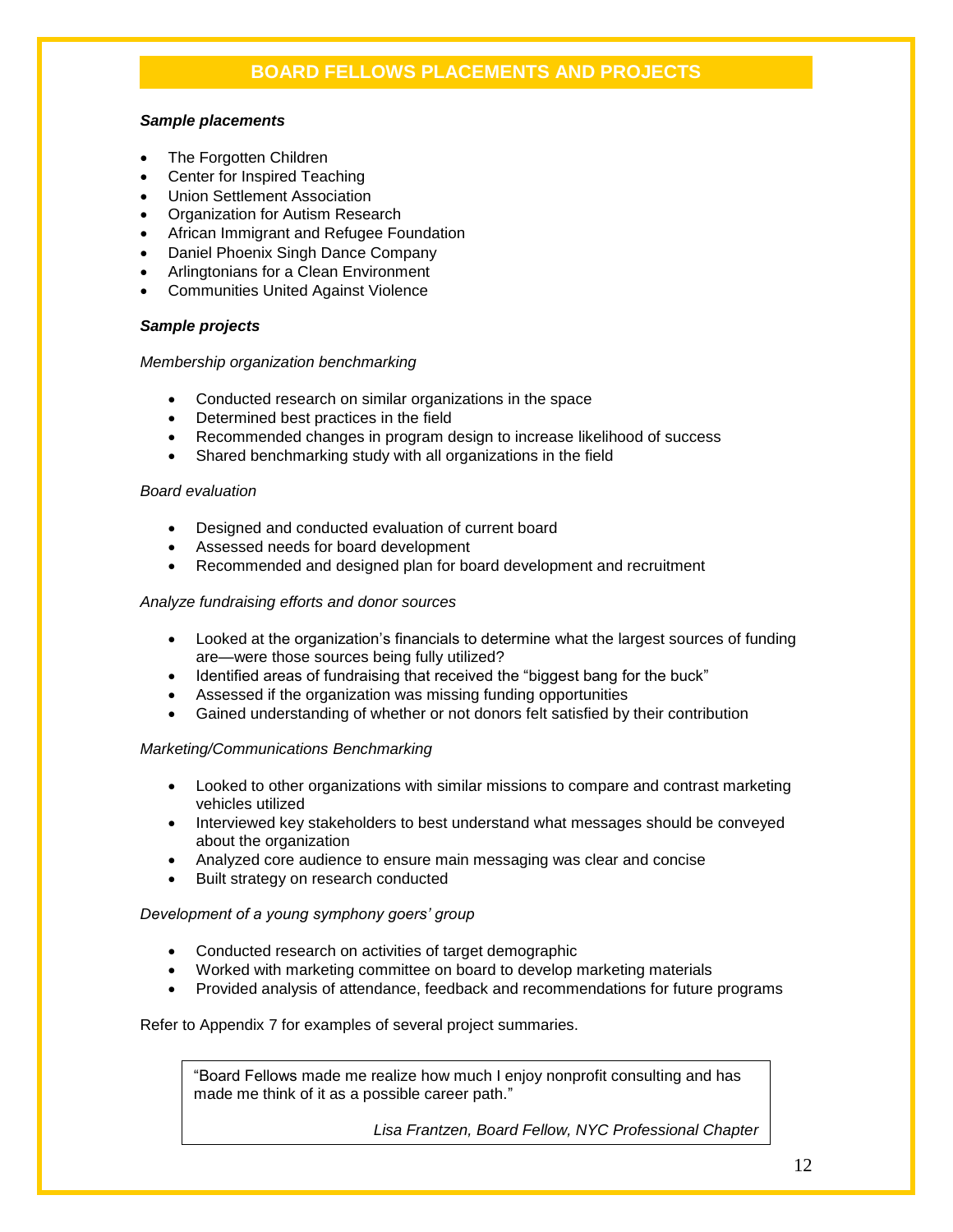# **BOARD FELLOWS PLACEMENTS AND PROJECTS**

### *Conducting successful projects*

One of the keys to having a positive experience for both the Fellow and the nonprofit is strong project management skills.

Tips for conducting well-managed/successful Board Fellows projects:

- Determine the scope of the project early on and make sure that all parties are comfortable with it (refer to Appendix 8 for a project scoping template)
- Outline the project with as much detail as possible
- Make sure the Fellow feels 100% committed to the project before furthering the experience
- The leadership team should check in with the Fellow every couple months to make sure the project is on track (divide the participants so that each leader is responsible for tracking a group of individuals)
- Incorporate a final presentation of the project to the board or executive director at the completion of the program to help ensure commitment to the final results
- Make sure that the mentor at the organization is engaged and involved
- Use a Google document (or another collaborative program) to show what types of projects Fellows are working on and what professional backgrounds they come from this can be useful for participants to collaborate with others working on similar projects as well as draw on others' areas of expertise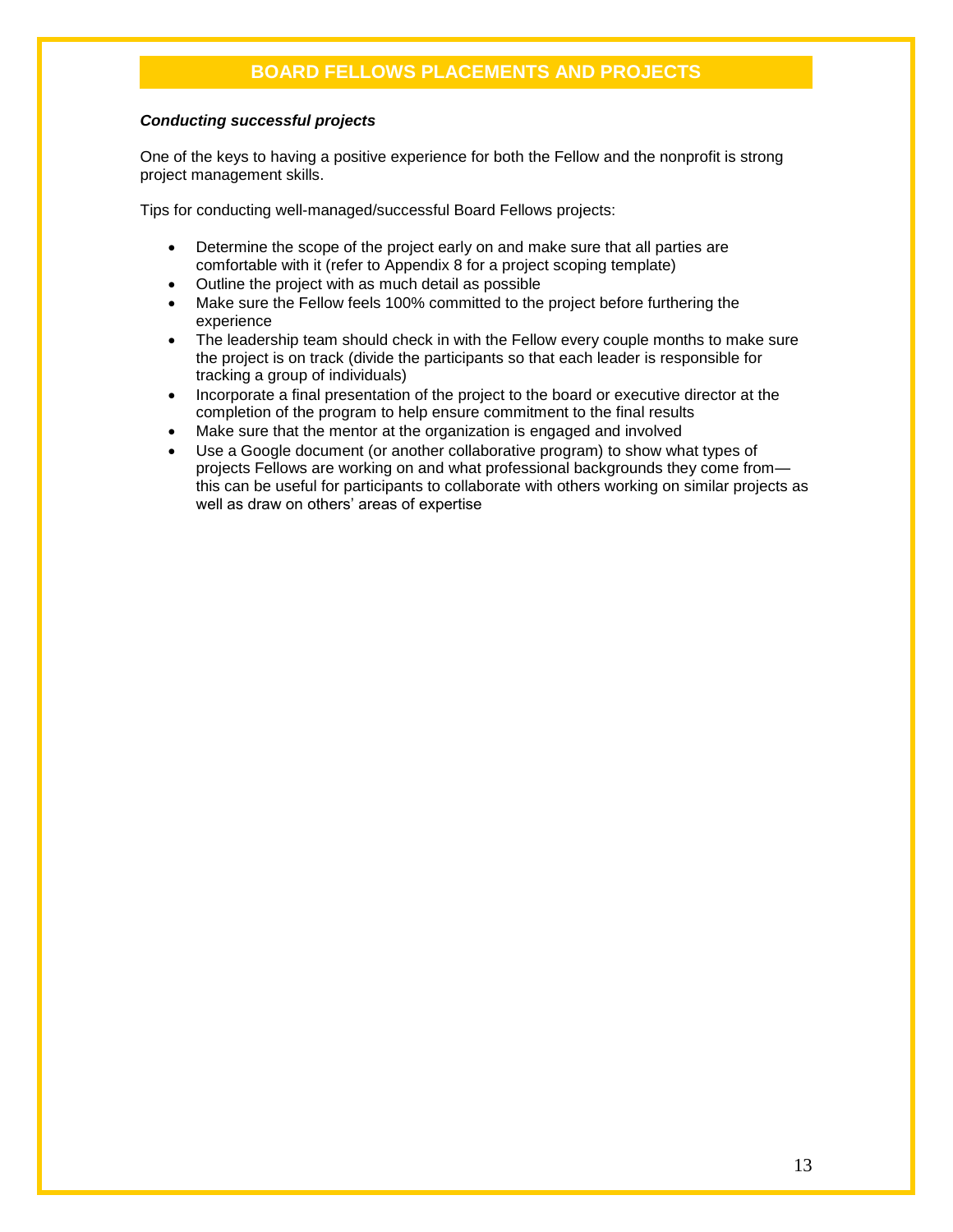# **OUTREACH**

Involvement is critical for running a successful Board Fellows program, therefore, it's important to get the word out! Here are several ways to get the message to your chapter.

### *Events*

- Take advantage of Net Impact events at your school or in your area to tell your chapter about this new and exciting program
- Include program information during the announcements
- Provide a  $\frac{1}{2}$  page flyer briefly describing the program. Include these at the check-in table or scattered throughout the seating area for the event (refer to Appendix 9 for an example)
- Ask someone with board service experience to speak at an event for a few minutes to generate excitement and address questions regarding board service

### *Net Impact chapter websites (if applicable)*

- Post information regarding the program in the "headlines" or "announcements" section of the site
- Include all event information on the site's calendar
- Include important program documents on the site such as the applications for Fellows and nonprofits
- Post board service success stories when available
- Refer to Appendix 10 for a couple screen shots of current Board Fellows Program pages

### *Newsletters*

- If your chapter utilizes newsletters as a form of communication, include Board Fellows information (how to get involved, events, success stories, etc)
- Refer to Appendix 11 for newsletter content that you can cater to your local chapter's needs

### *Facebook/Twitter/LinkedIn/Social impact websites*

- Utilize Facebook to enhance your creativity (incorporate pictures, stories, comments, etc)
- Engage your members with short and sweet messages through Twitter
- Post Board Fellows announcements via LinkedIn
- Post Board Fellows announcements, events and applications on social impact websites such as Idealist.org, Nextbillion.net and JustMeans.com
- Post accomplishments, updates and pictures to Twitter
- Follow your nonprofit partners on Twitter—repost their accomplishments and tweets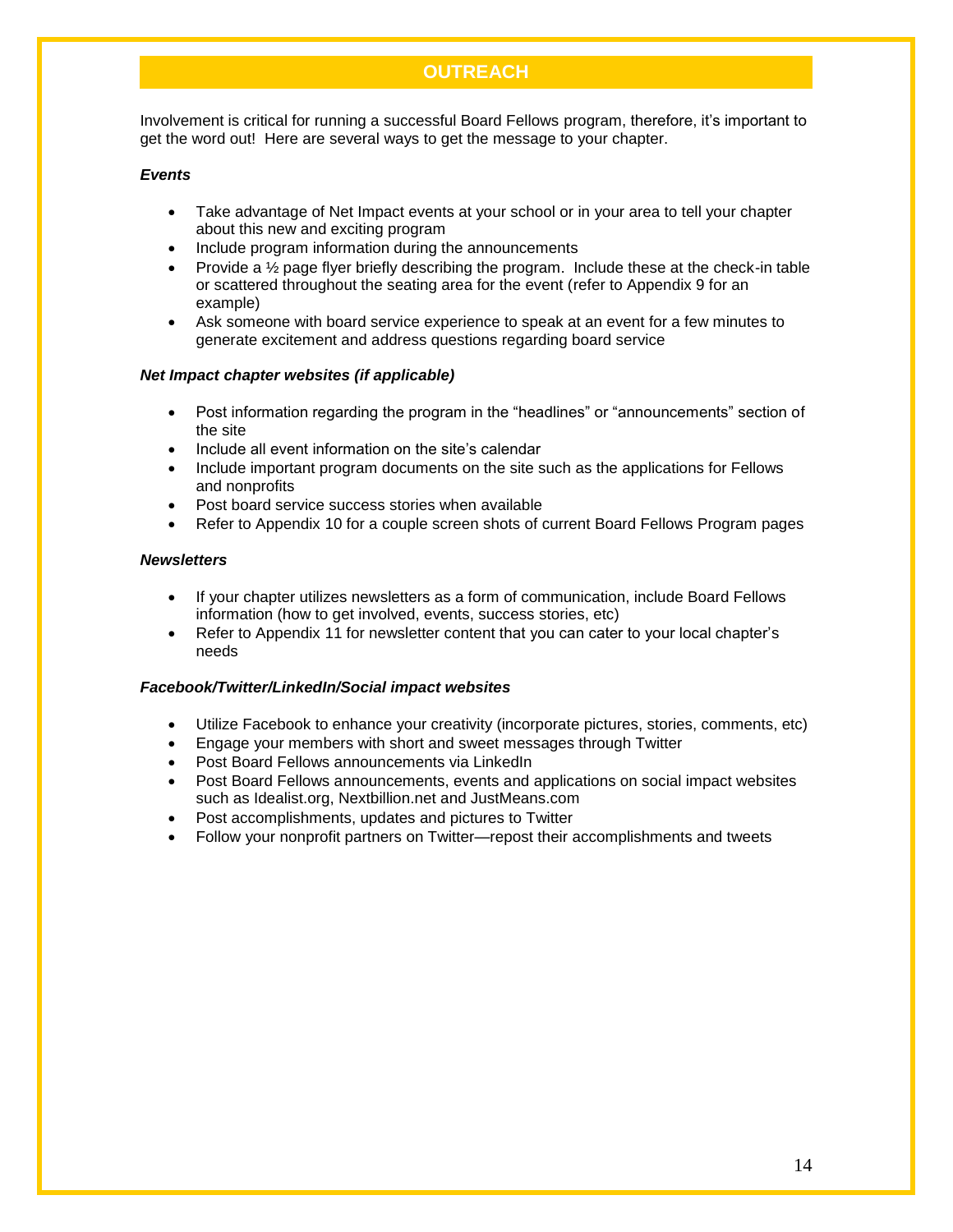## **MATCHING AND KICK-OFF**

### *Matching*

Matching the Fellow with the nonprofit is a key responsibility of the leadership team. It is important to have a transparent and efficient process. Here are some guidelines for how to match and place Board Fellows.

### *Matching Process Guidelines:*

Ask accepted Board Fellows to make a list of nonprofits in their order of preference. Given these preferences and the needs of the nonprofits, match accordingly.

After identifying pairs, clear the Board Fellow with the nonprofit. The nonprofit should have the final say. Sometimes nonprofits like to interview candidates; sometimes they have phone conversations, but there should be a final review by the organization.

Next, assuming that the nonprofit is pleased with the match, verify the Board Fellow's willingness to serve on the board of the organization you've assigned them. Finally, send an introductory email to the Board Fellow and the nonprofit contact.

At the point when both parties (the Board Fellow and the nonprofit) have agreed to participate, each pair should complete a memorandum of understanding (MOU) to clearly state the relationship and expectations (refer to Appendix 12 for an example).

### *Kick-off*

Once the matching is complete, schedule a kick-off event for all the local Board Fellows and nonprofit participants. Try to recruit someone who has previously served on a nonprofit board to speak about their experience and answer questions that participants might have. Local faculty who teach about nonprofit governance are also good targets to recruit for speakers at your kickoff event.

The goals of the event should be:

- Introduce Board Fellows to their nonprofits
- Generate excitement and enthusiasm about the Board Fellows program
- Set program expectations
- Get dates on participants' calendars for future Board Fellows events/functions (create a hard copy list for people to take home with them)
- Start to build your Board Fellows community

Use your kick-off event to also share important information regarding tools and resources for board service (refer to the Net Impact website for additional resources). Potential topics to address include:

- The role of the nonprofits board of directors
- How committees function
- How to develop a positive mentoring relationship

Refer to the resources section at the end of this guide to provide links to additional.

"We had a three hour orientation and training on a Sunday. There were two speakers, both of whom were able to give a high level overview of what it means to serve on a nonprofit board. … I'm trying to make Board Fellows more of a community so they can use each other as a reference. At least once a quarter we like to get everyone together to talk about their experiences."

*Kate Olson, Board Fellows Leader, Georgetown University*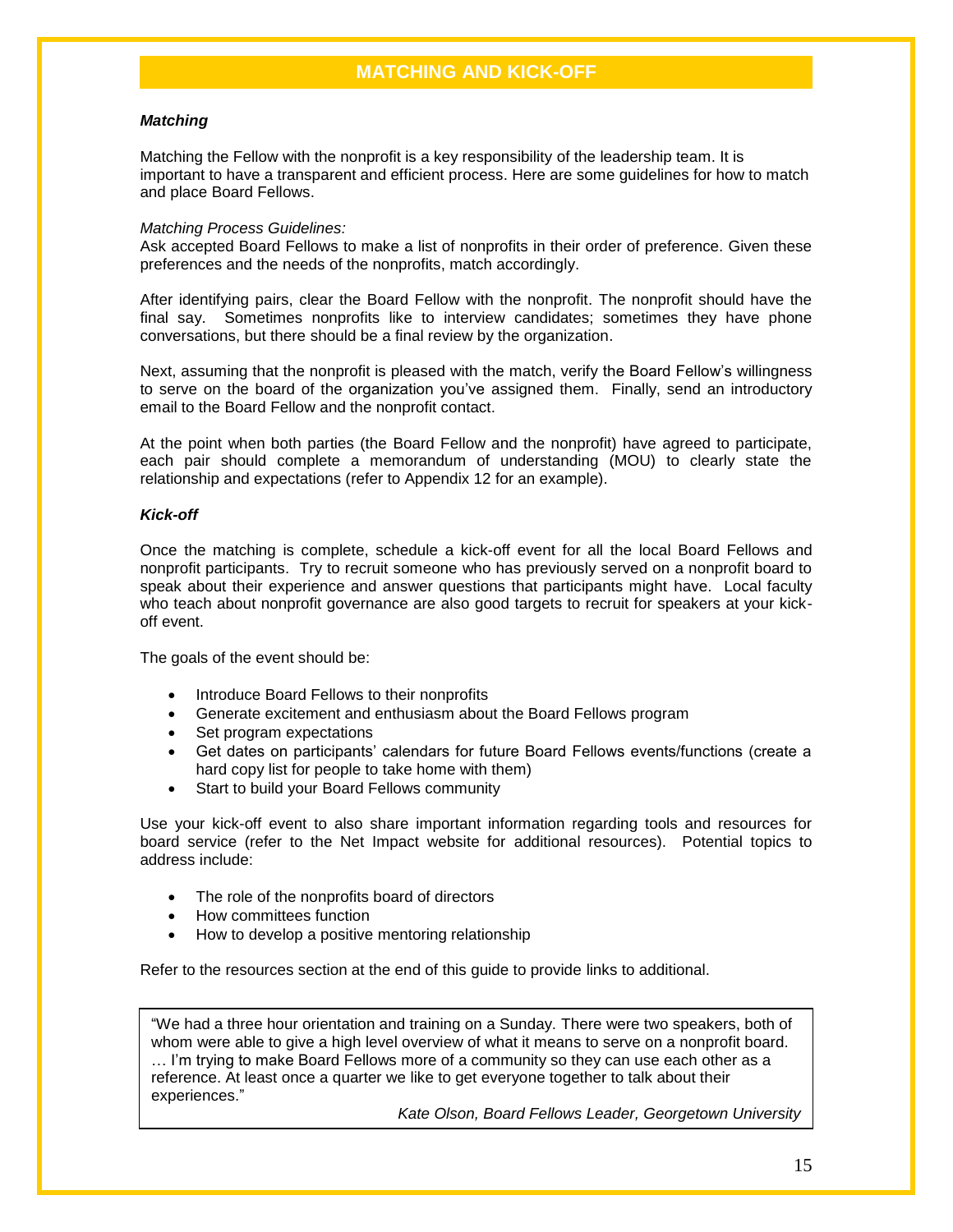### **PROGRAM SUSTAINABILITY**

While transitions can be challenging for maintaining momentum and strength, there are several ways to ensure a successful and sustainable program. Having certain tools in place, as well as preparing for transitions in advance, will help to maintain your program's strength and existence.

### *Knowledge capture*

### *Online spreadsheets and documents*

Perhaps the most effective way to ensure that all your files are in the same place and easily updateable is to use a web based program such as Google docs. You can keep track of your progress on key goals and projects here as well as a list of contacts and relevant stakeholders. These documents can become a history of your chapter's Board Fellows program and will help you to transition leadership at a later date. If you commit to maintaining such documents, the next leadership team can pick up right where you left off, essential for continuity of the program.

### **Net Impact Best Practices**

Institutionalizing the lessons learned is a great way to build capacity within the Net Impact network. If you think the knowledge you have gained from your experience with Board Fellows could help another chapter, please contact us at [service@netimpact.org](mailto:service@netimpact.org) and we will set up a time to discuss your experience.

### *Create a unique program email address*

Register a unique email address that can be used throughout the program's life. This will help to avoid losing connections between your nonprofit partners and the ever-transitioning leadership team. Be sure to transfer the email account to the new team when transitions occur.

### *Leadership transitions*

After investing significant time and effort into Board Fellows, you'll want to pass the reins to someone equally as committed and capable to continue your efforts. Having already defined the position, its responsibilities, and created a way to capture knowledge, leadership transition can be fairly simple. If your chapter is large enough to have multiple candidates, we advise that you hold an election to find the most capable team to carry on the tradition.

Once the new leadership has been identified, make sure the following stakeholders are notified of the change:

- Nonprofit participants
- Current Board Fellows in your program
- School/administration (if applicable)
- Net Impact chapter leaders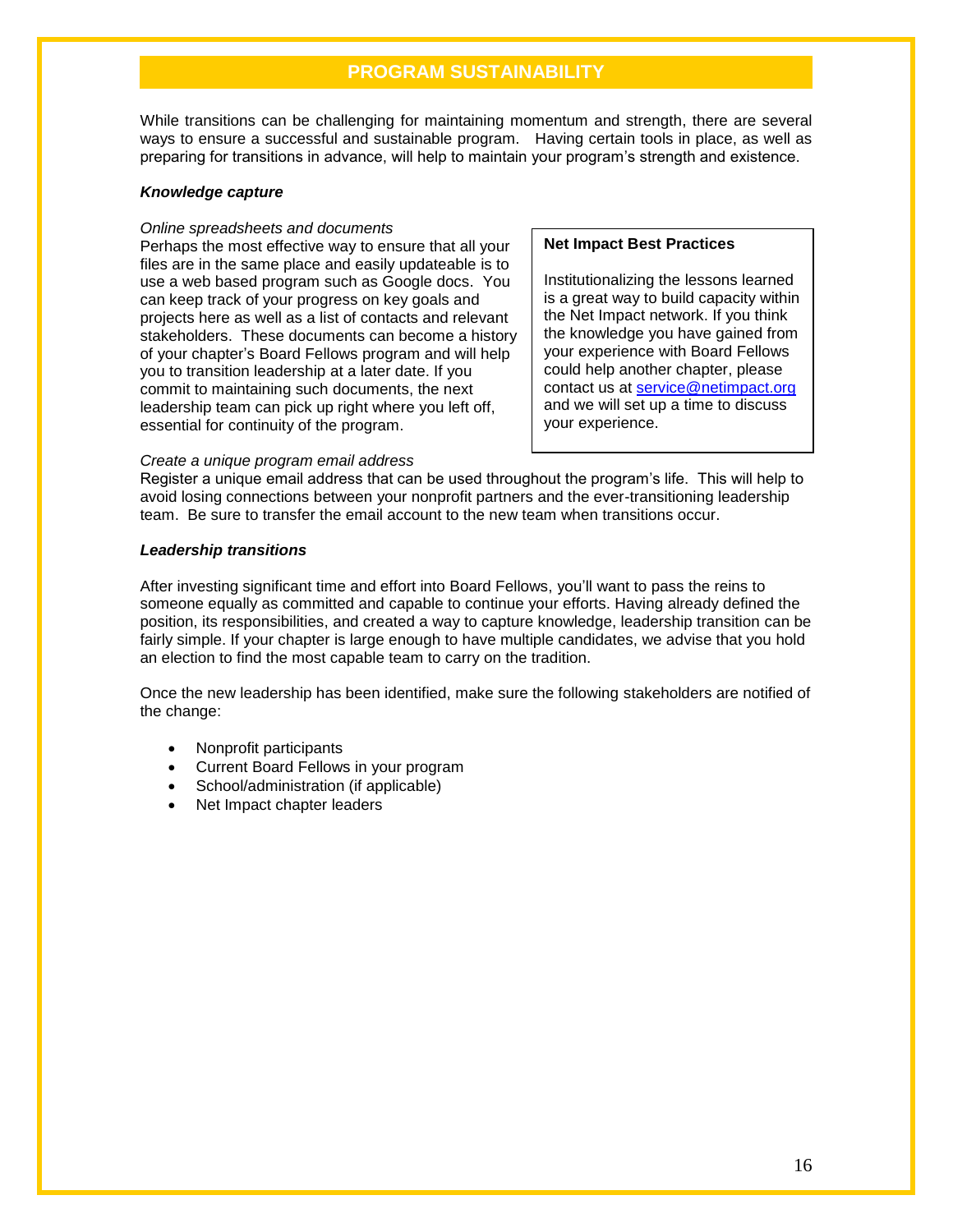# **BOARD FELLOWS RESOURCES**

### *Net Impact Resources*

### Nonprofit Best Practices

<http://www.netimpact.org/associations/4342/files/Nonprofit%20Best%20Practices.doc> A compilation of resources, created by Net Impact and the Draper Richards Foundation, highlighting tools related to issues of accountability, transparency and general business

### Nonprofit Capacity Building Workshop Series

<http://www.netimpact.org/displaycommon.cfm?an=1&subarticlenbr=1683> Recorded presentations and resources on nonprofit consulting, strategic clarity, marketing, fundraising, and social enterprise

### Fundraising for Nonprofits

<http://www.netimpact.org/associations/4342/files/Fundraising%20for%20a%20Nonprofit.ppt> A brief overview with resources to help you understand the fundraising landscape

### *Other Resources*

What We Really Need: Eight reforms to make nonprofits more accountable and effective [http://www.compasspoint.org/assets/15\\_ssirregulations6.pdf](http://www.compasspoint.org/assets/15_ssirregulations6.pdf) *CompassPoint*

Why Boards Don't Govern [http://www.compasspoint.org/assets/69\\_whyboardsdontgoverngfj200.pdf](http://www.compasspoint.org/assets/69_whyboardsdontgoverngfj200.pdf) *CompassPoint*

Ten Basic Responsibilities for Nonprofit Boards <http://www.boardsource.org/Knowledge.asp?ID=3.368> *BoardSource*

Complete Toolkit for Boards <http://www.managementhelp.org/boards/boards.htm> *Authenticity Consulting, LLC*

To Audit or Not to Audit Committee <http://www.guidestar.org/DisplayArticle.do?articleId=746> *Guidestar*

Board Fellows Program Manual

http://www.netimpact.org/associations/4342/files/Board%20Fellows%20Manual%20.pdf *Allwin Initiative for Corporate Citizenship at Dartmouth University, a compilation of best practices and program structures from several schools with functioning Board Fellows Programs.*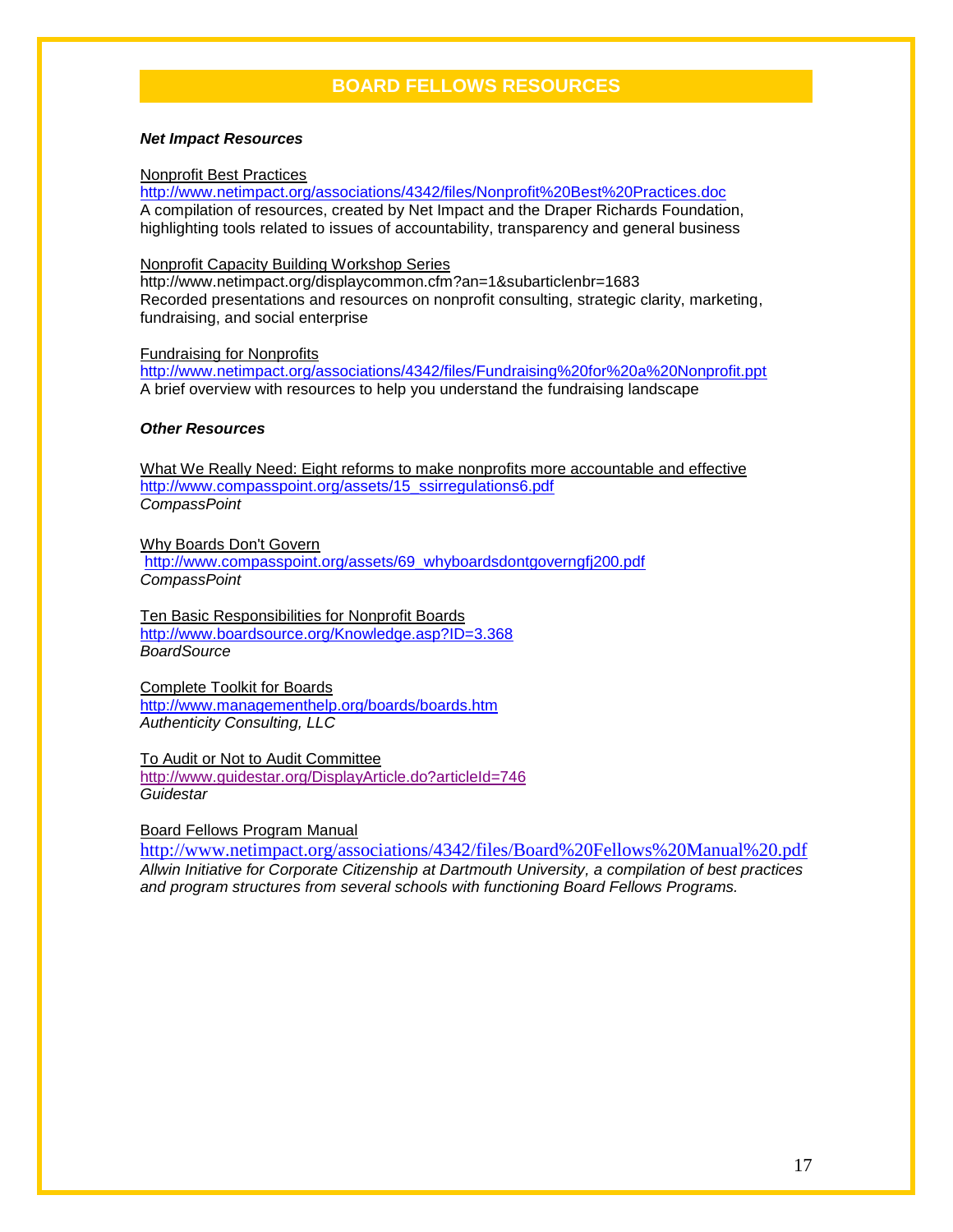# **APPENDICES**

*\*All sections of the Appendix are available to download for use from our website: [www.netimpact.org/boardfellows](http://www.netimpact.org/boardfellows) (refer to the resources section, program materials)*

Appendix 1. Outreach to nonprofits

*Boston Professional Chapter, April 2010 newsletter*

# **Board Fellows - Calling All Nonprofits!**

Local nonprofit organizations have gained valuable assistance from Net Impact Boston's Board Fellows program. Benefits include:

- Bringing new perspectives into their organization
- Receiving high-quality assistance on projects requiring business skills
- Supporting the professional development of emerging nonprofit leaders
- Engaging volunteers in their organization's work
- Cultivating potential new board members

We invite your organization to apply. For more information, please contact the Program Directors, at [boardfellows@netimpactboston.org.](mailto:boardfellows@netimpactboston.org)

If you are interested in volunteering to work on the board of a nonprofit organization, we invite you to apply. Please fill out the application at: [http://netimpactboston.files.wordpress.com/2009/06/nib-board](http://netimpactboston.files.wordpress.com/2009/06/nib-board-fellows_volunteer-application.pdf)[fellows\\_volunteer-application.pdf.](http://netimpactboston.files.wordpress.com/2009/06/nib-board-fellows_volunteer-application.pdf)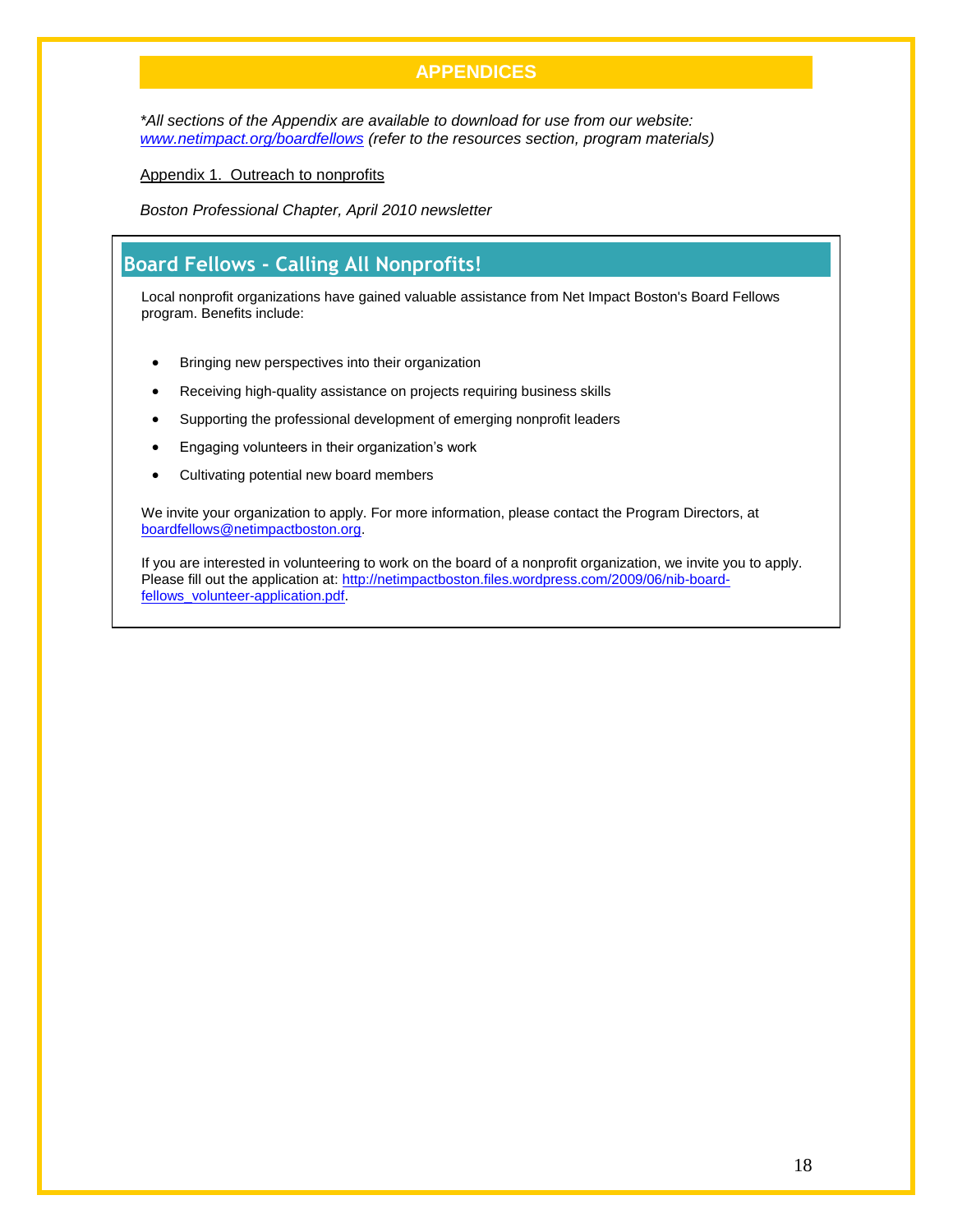Appendix 2. Email outreach to potential nonprofit participants. *Amend sections highlighted to reflect your chapter's information.*

To Whom It May Concern:

I am reaching out to you on behalf of **Net Impact Boston (NIB)**, the local professional chapter of Net Impact, a nonprofit organization dedicated to using business to make a difference in the world. Spanning six continents, the Net Impact network includes over 260 chapters in cities throughout the world and a central office in San Francisco. NIB represents almost three hundred professionals in Boston and offers a wide portfolio of programs and initiatives to educate, equip, and inspire our members to achieve a positive impact in our community.

As part of our 2010 objectives, we are preparing to launch a Board Fellows program for the Boston area. The Board Fellows program places Net Impact members on nonprofit boards (as non-voting members) for one-year fellowships. Board Fellows will be active participants on their nonprofit boards, getting involved with committees and relevant projects. The program brings valuable business skills to nonprofits and allows nonprofits to cultivate potential new board members, while exposing Net Impact members to nonprofit management and governance in practice. Net Impact has found that organizations participate in Board Fellows to:

- Bring new perspectives into their organization
- Receive high-quality assistance on projects requiring business skills
- Support the professional development of emerging nonprofit leaders
- Engage volunteers in their organization's work
- Cultivate potential new board members

The Net Impact **Boston** Board Fellows Program will begin in the coming months and we would like to extend this invitation to your organization to participate. If this opportunity is of interest to **NAME OF NONPROFIT**, I would welcome the opportunity to speak with you directly in the coming weeks. In the interim, please visit [www.netimpact.org](http://www.netimpact.org/) o[rwww.netimpactboston.org](http://www.netimpactboston.org/) to learn more about our organization, mission and other activities.

Thank you for your attention to this message and I look forward to connecting with you soon regarding this exciting new program.

Best regards,

NAME Board Fellows Program Manager **Net Impact Boston**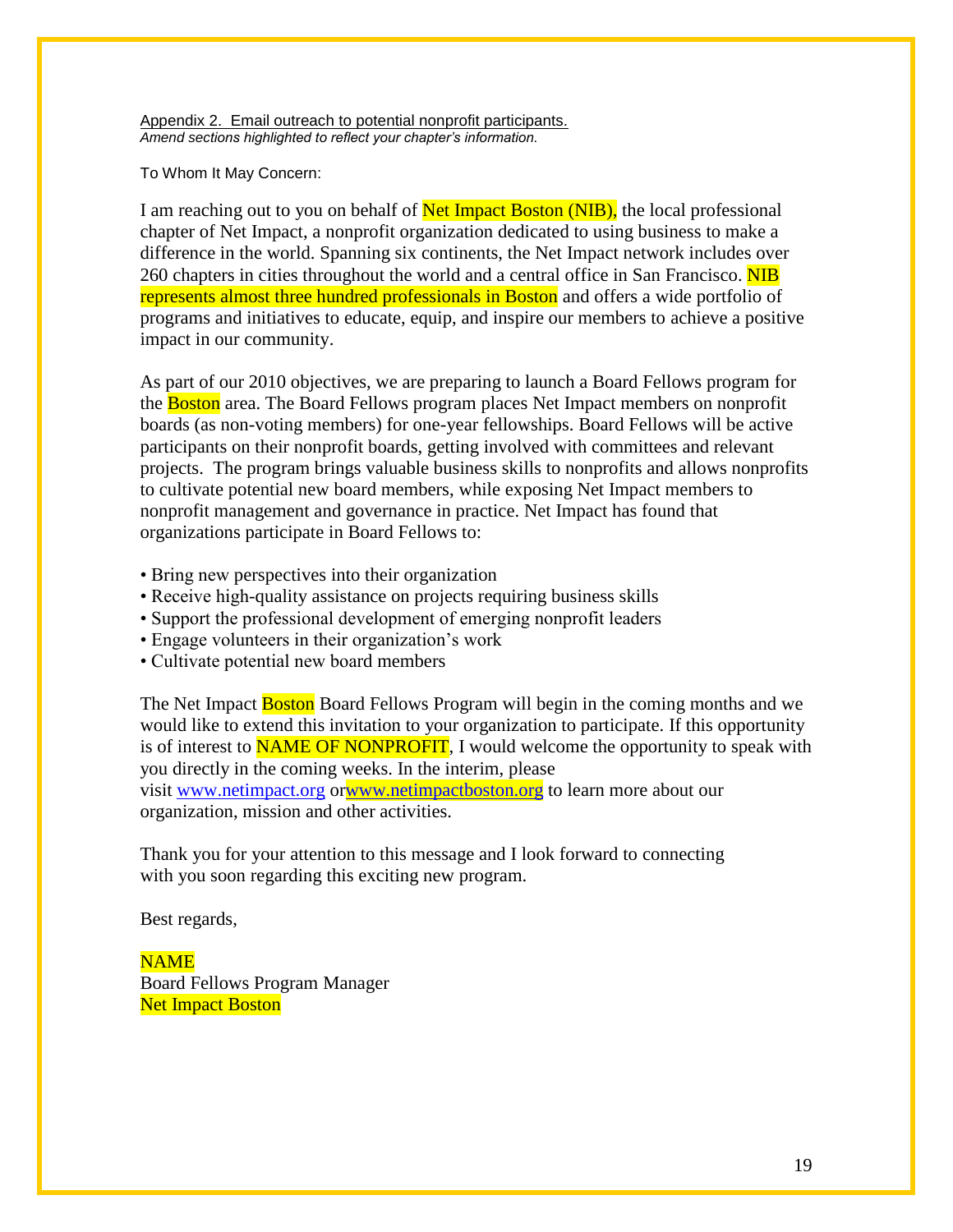### Appendix 3. Nonprofit fact sheet

### **Net Impact Board Fellows: Nonprofit FAQs**

### **What are the benefits of hosting a Board Fellow?**

Nonprofit Boards benefit from the enthusiasm and fresh perspective of talented business leaders that receive training in nonprofit capacity building and support from Net Impact. The Board Fellow's input during meetings as well as the completion of their strategic project will help strengthen the nonprofit. Nonprofits have access to our Nonprofit Capacity Building training resources. Nonprofits also benefit from knowing that they are contributing to the development of future community leaders.

### **What responsibilities do nonprofit partners have?**

Nonprofit partners' responsibilities are to:

- Develop a strategic project
- Establish a mentor/primary contact for the Board Fellow
- Conduct a formal introduction to the organization/Board
- Keep the Board Fellow up-to-date on organizational developments and provide information necessary to completion of the Board Fellow's project

### **How can we create a successful relationship with our Board Fellow?**

Communication is key to the success of the relationship. Establishment of clear goals, expectations, and timelines, coupled with a consistent communication schedule, will ensure a rewarding experience for both the nonprofit and Fellow. A member of the Board should serve as the Fellow's mentor and point of contact with the organization. Additionally, the most successful relationships integrate the Fellow into Board committees and regular Board operations. The Board Fellow should be treated as if s/he were a full Board member and invited to all events to which a Board member would be invited.

### **Does hosting a Board Fellow cost money?**

No, there is no cost associated with this program.

### **What makes for a successful Board Fellows experience?**

Organizations that have successful Board Fellows experiences have:

- Boards that meet in person
- Eagerness to hear new perspectives, either in full Board meetings or in committee meetings
- Desire to dig into a strategic project that helps the Board, utilizing the skills of Board **Fellows**

### **What accounts for less than ideal Board Fellows experiences?**

Organizations that are not ready to host a Board Fellow are often those that:

- Do not have in-person Board meetings regularly
- Are run by volunteers
- Are in significant transition, and do not have Board or staff resources available to utilize Board Fellows

### **Who is the primary contact for the Board Fellows?**

Often, the primary contact is a staff member. We highly recommend having one Board sponsor who can provide additional insight into a Board member's role, and into the goals of the strategic project. Staff members can often provide some of the resources and guidance to Board Fellows outside of normal Board meeting times.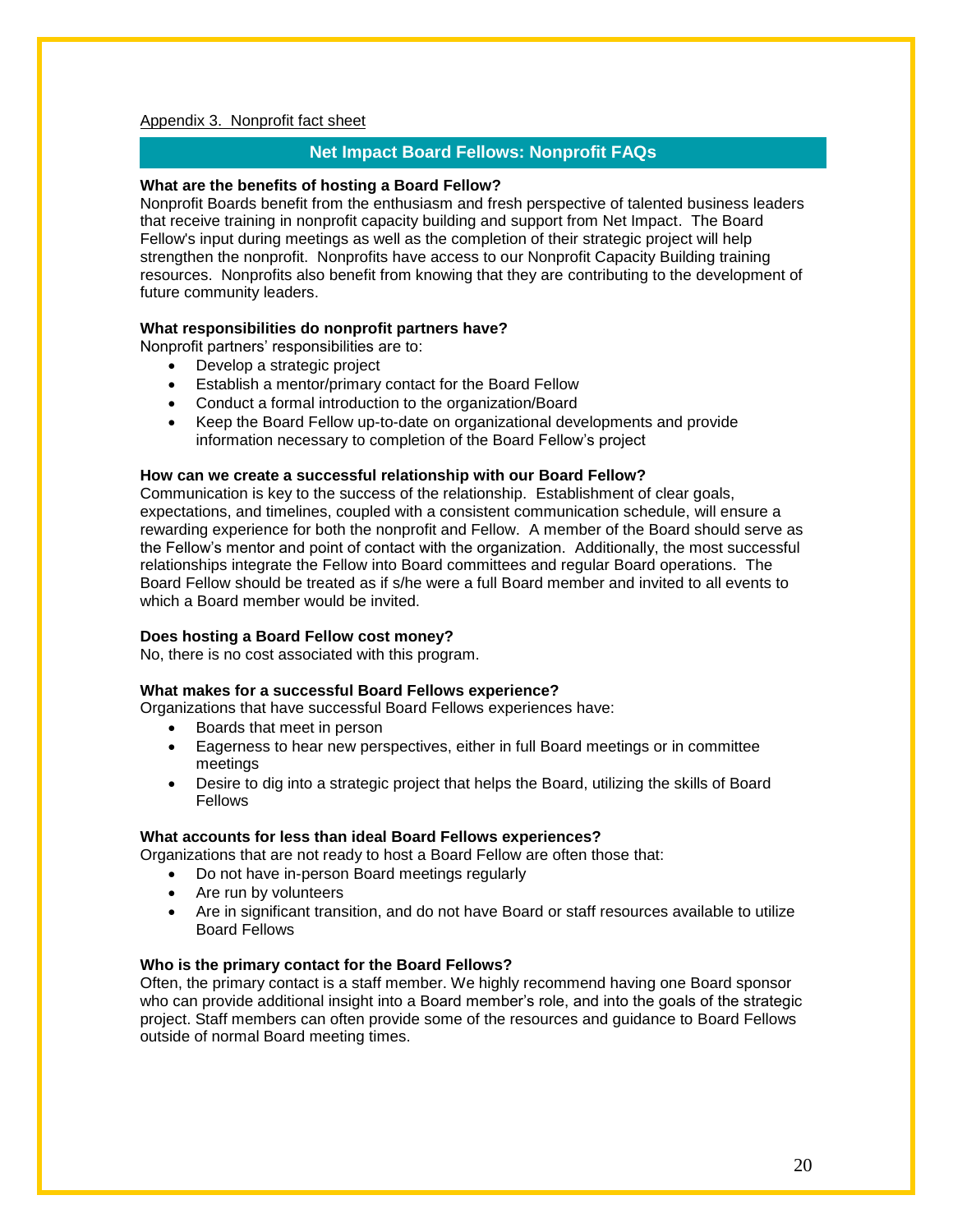# **Checklist for Board Fellows Mentors**

*Adapted from an example provided by Kellogg School of Management, Northwestern University.*

# **Introduce your Fellow to the board**

- $\Box$  Send out his/her resume, explaining his/her role
- $\Box$  Allow the Board Fellow to say a few words at the first board meeting attended

# **Get the Fellow "on board"**

 $\Box$  Add him/her to any listservs, email or mailing lists that provide the board and/or relevant committees with information (e.g. a newsletter, pre-meeting emails)

# **Determine a project**

- □ Should benefit organization and build on Board Fellow's skills and interests
- $\Box$  Being an active member of a committee could be the best project!

# **Clarify Fellow's board participation**

 $\Box$  Be clear about how the Board Fellow can participate on board  $\Box$ does he/she sit at board table? Talk at meetings? Sit in on Executive sessions? Establish these guidelines ahead of time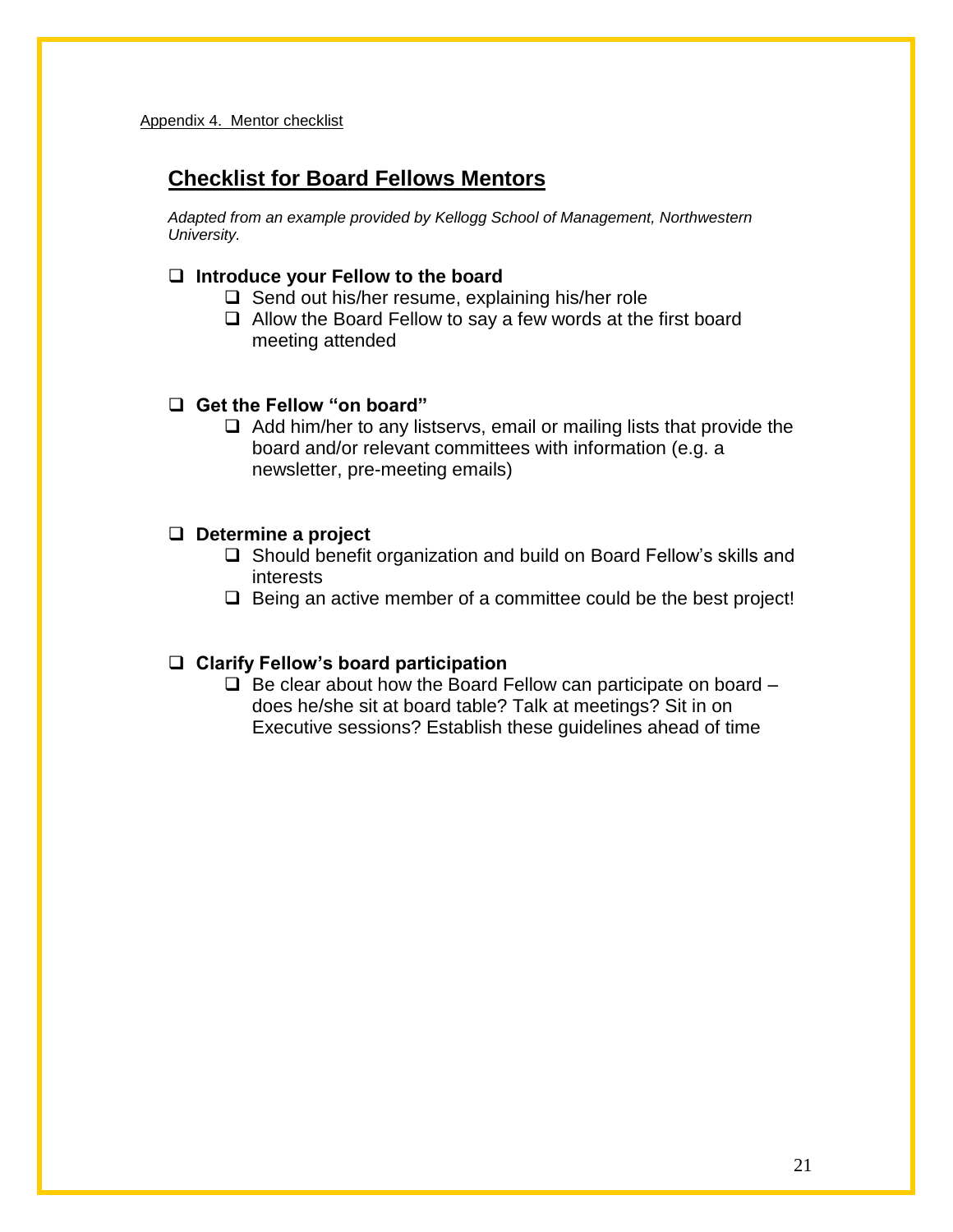Appendix 5. Board Fellows nonprofit application

# Board Fellows Nonprofit Application

Thank you for your interest in the Board Fellows Program!

Nonprofit organizations interested in applying to the Board Fellows program should fill out this application form completely. (Fields marked with an asterisk (\*) are required.)

| First Name *                | Last Name * |                                  | Email * |
|-----------------------------|-------------|----------------------------------|---------|
|                             |             |                                  |         |
| Company/Organization name * |             | Organization URL (if applicable) |         |
|                             |             |                                  |         |

| Address * | ごit∨ | State/Province | Country * |
|-----------|------|----------------|-----------|
|           |      |                |           |

Which of the following categories most aptly describes the work your organization does? \* (please check one)

| Arts                        | Human Rights                      |
|-----------------------------|-----------------------------------|
| Civic Organization          | <b>International Development</b>  |
| <b>Economic Development</b> | <b>Mental Health/Disabilities</b> |
| Education                   | <b>Nonprofit Support</b>          |
| Environment                 | Women/Girls Services / Programs   |
| <b>Health Care</b>          | Youth Services/ Programs          |
| Housing/Homelessness        | Other (specify):                  |

Please describe the mission and programs of your organization (under 300 words) \*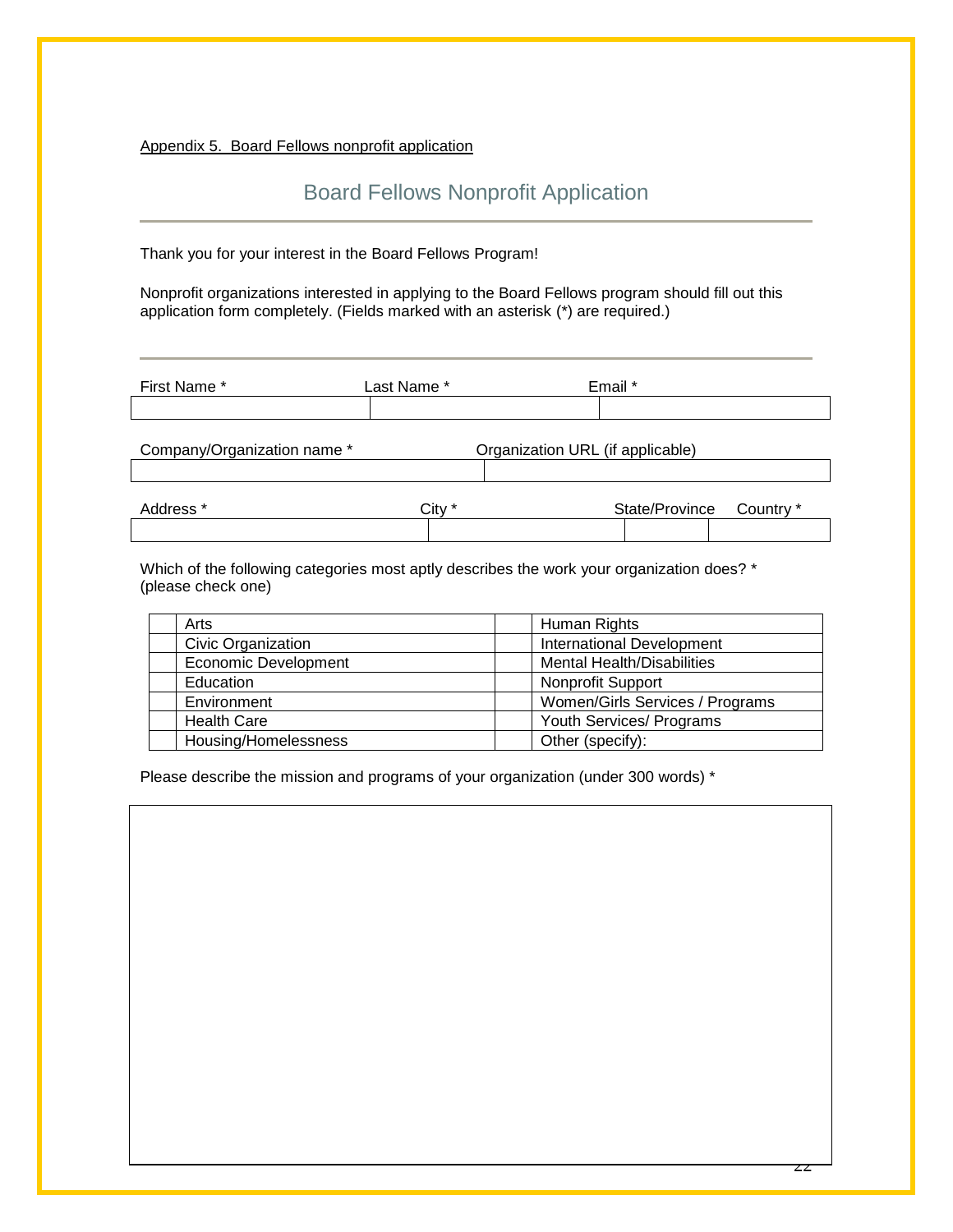|  | Does your nonprofit have 501c(3) status? |  |  |
|--|------------------------------------------|--|--|

How many years has your organization been in operation? \* \_\_\_\_\_

What is your organization's budget? \*\_\_\_\_\_\_\_\_\_\_\_\_

How many full-time employees work at your organization? \* \_\_\_\_\_

### **ABOUT THE PROJECT**

Please describe your proposed Board Fellows project, as specifically as possible. You may include the overall goals of the project, the different phases of the project, how your board will benefit from this project, and what the expected final deliverables of this project would be.

Board Fellows Project Description (300 words max): \*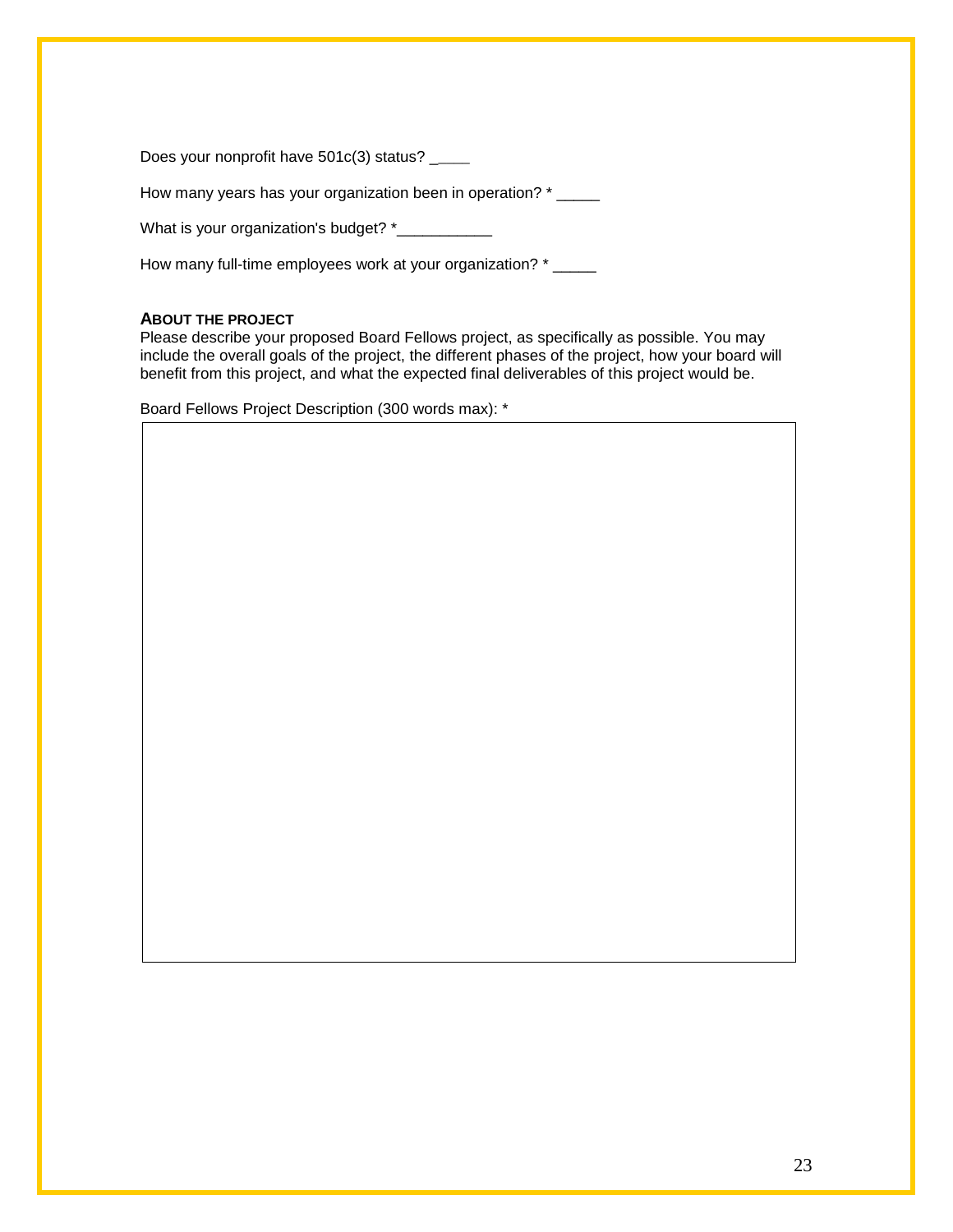What category would you put this project in? \*

| Board Development/Governance      | <b>Managerial Accounting</b>    |
|-----------------------------------|---------------------------------|
| <b>Business Planning/Strategy</b> | Marketing                       |
| <b>Earned Income Strategies</b>   | <b>Membership Development</b>   |
| Finance                           | Operations                      |
| <b>Fundraising Strategy</b>       | <b>Organization Development</b> |
| <b>Grant Writing</b>              | <b>Performance Measurement</b>  |
| <b>Human Resources</b>            | <b>Program Evaluation</b>       |
|                                   | Other (specify):                |

Does your organization have a board member who can serve as a mentor for the Board Fellow, requiring roughly 6 hours per month (including board meetings)?\_\_\_\_\_

Please provide the contact information for the board mentor.

| Board Mentor First Name * | Board Mentor Last Name * | Role or committee on board* |
|---------------------------|--------------------------|-----------------------------|
|                           |                          |                             |
|                           |                          |                             |
| Email *                   | Phone *                  |                             |
|                           |                          |                             |

How many Board Fellows would you be interested in hosting? \*\_\_\_\_\_

What date would you like the Board Fellow to join your organization?\* \_\_\_\_\_

Please specify the contact information for the nonprofit project coordinator (the staff person at your organization who will work on the project a minimum of 15 hours a month).

| Nonprofit Contact First Name * | Nonprofit Contact Last Name * | Title at organization* |
|--------------------------------|-------------------------------|------------------------|
|                                |                               |                        |

Email \* Phone \*

When and where are your Board meetings held? \*

Please email this completed application to the leader/s of Board Fellows program.

Thank you for applying!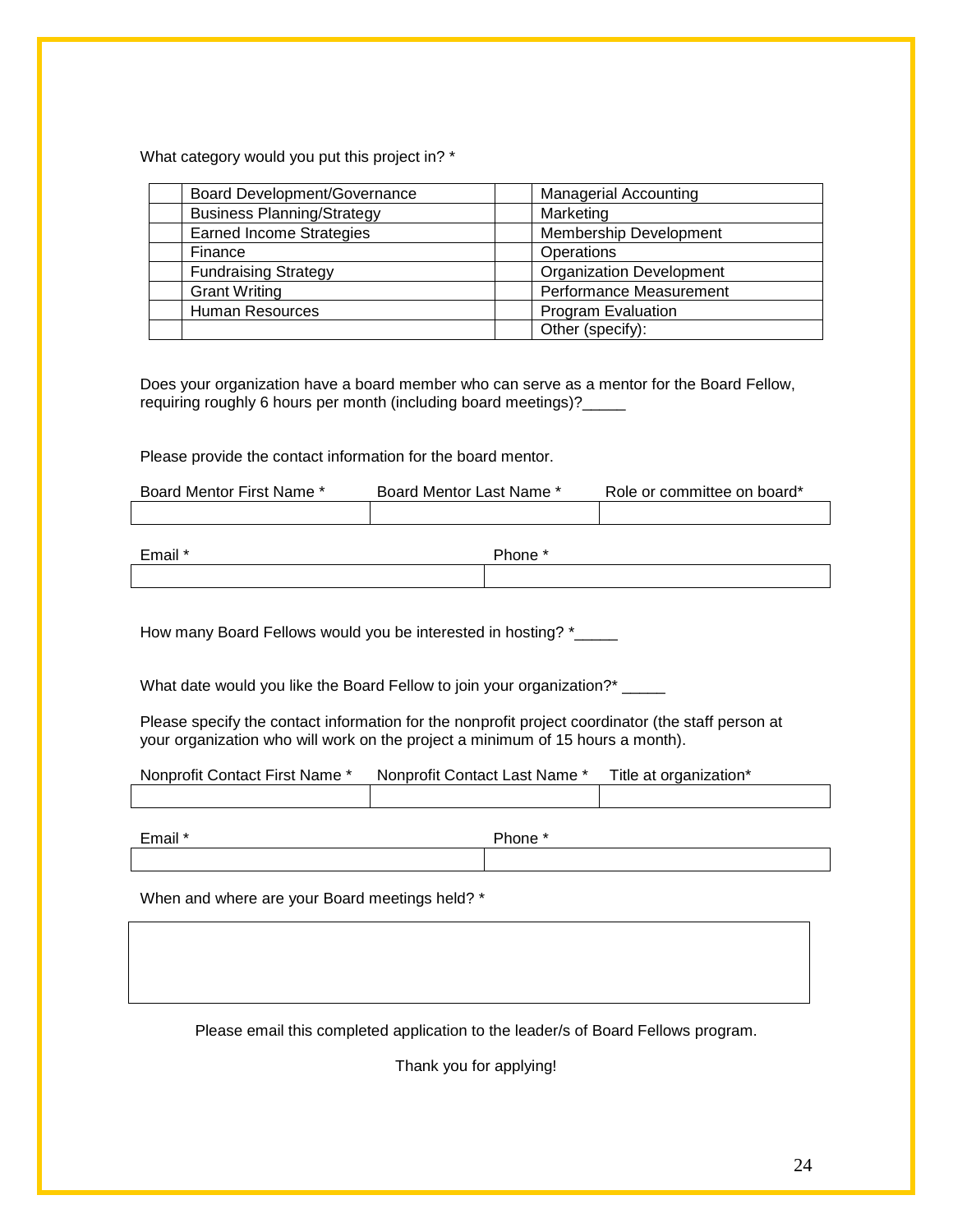Appendix 6. Board Fellows volunteer application

# Board Fellows Volunteer Application

Thank you for your interest in the Board Fellows Program!

Please complete and submit this form to your chapter's Board Fellows leader/s. Fields marked with an asterisk (\*) are required.

In addition to this form, please attach a resume with your submission.

| Name * | Net Impact Chapter Affiliation* |
|--------|---------------------------------|
|        |                                 |

| Email * | Phone * |
|---------|---------|
|         |         |

Please indicate the city (or closest metro area), state and country in which you would like to volunteer.

| City/closest metro area * | State/Province | Countrv * |
|---------------------------|----------------|-----------|
|                           |                |           |

Are you able to perform the necessary responsibilities and commit at least 10 hours per month for the 12-month (full year) duration of the placement to Board Fellows?

Yes, I am able to commit the required time and energy to Board Fellows! No.

Please list other activities in which you are involved with and their time commitment. Also list any times during which you will you be unavailable to work on Board Fellows:

| Activity | Time commitment (hrs/week, dates unavailable) |
|----------|-----------------------------------------------|
|          |                                               |
|          |                                               |
|          |                                               |
|          |                                               |
|          |                                               |

Do you foresee any career changes that will limit your ability to participate? \_\_\_\_\_Yes \_\_\_\_\_No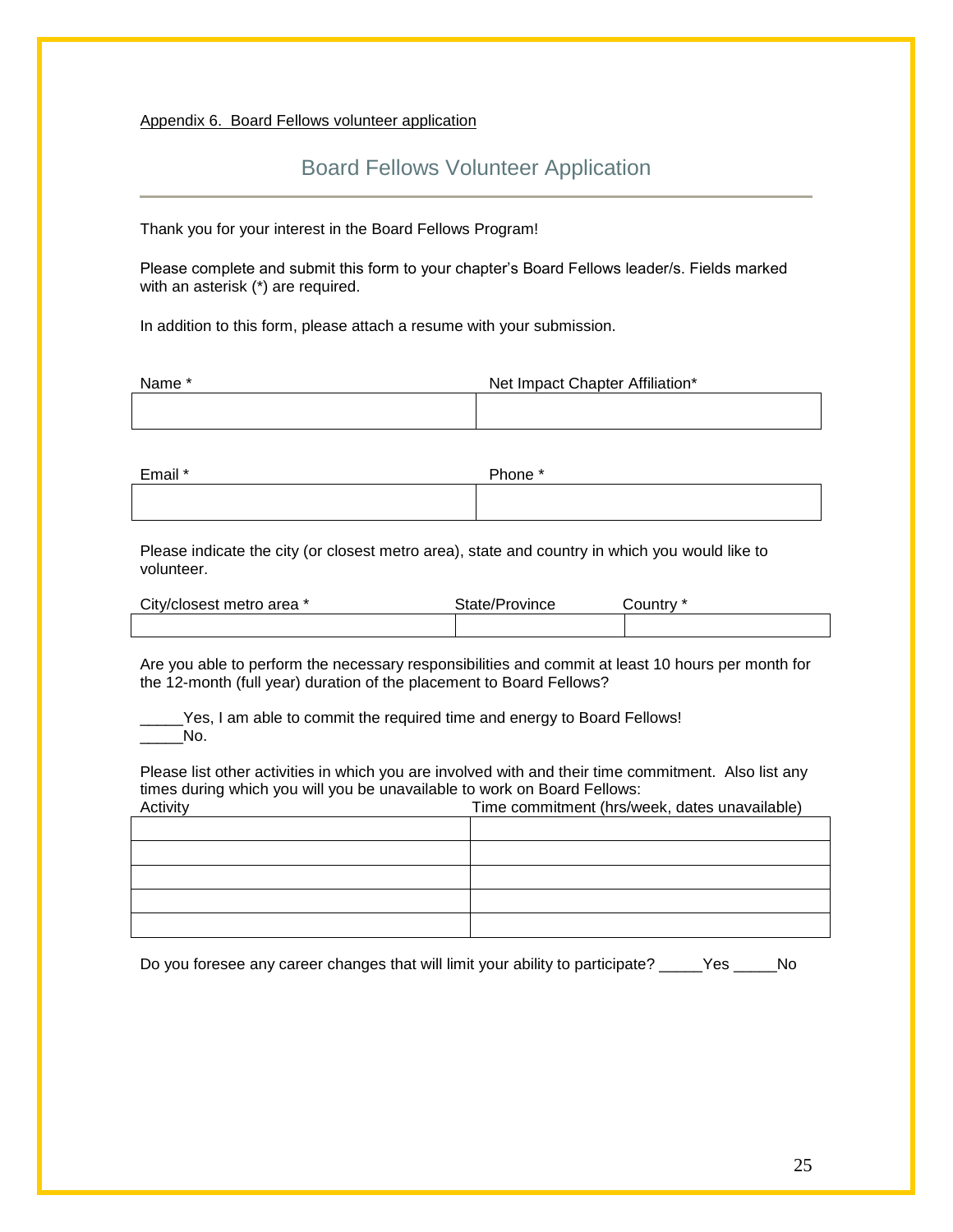Net Impact Membership Type \* (you must be a paid member of Net Impact to participate)

Student Professional

|  |  | For Professional Members: |  |
|--|--|---------------------------|--|
|  |  |                           |  |

| Occupation/Job title | Company/Organization name |
|----------------------|---------------------------|
|                      |                           |

For Student Members:

Type of graduate program you are enrolled in College/University you are currently attending

Ex: MBA, MA, MS, PhD

Year of graduation (yyyy): \_\_\_\_\_\_\_\_\_

Why do you want to be a Board Fellow? What do you hope to gain from the experience?

What special skills and abilities do you hope to contribute to the nonprofit board and to the Board Fellows program (i.e. strategic planning, marketing strategy, financial analysis, etc)?

If applicable, please give a brief description of any previous/current volunteer or Board experience (including organization, position, and dates of involvement):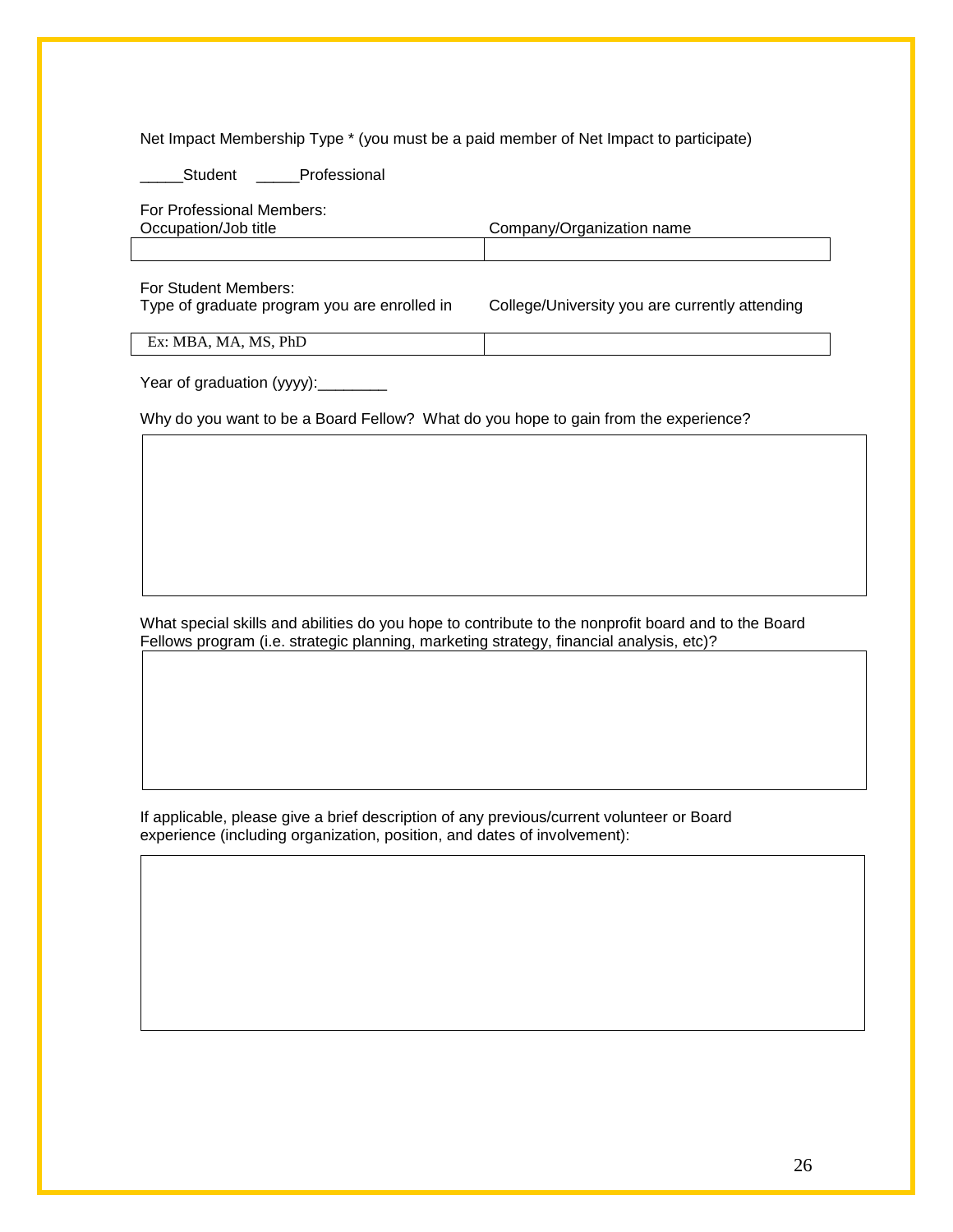What types of projects most interest you? Please indicate your highest preference with a 1, your second choice with a 2, and so on. Place an x by any area that you will not accept a placement in.

| Board Development/Governance      | <b>Managerial Accounting</b>    |
|-----------------------------------|---------------------------------|
| <b>Business Planning/Strategy</b> | Marketing                       |
| <b>Earned Income Strategies</b>   | Membership Development          |
| Finance                           | Operations                      |
| <b>Fundraising Strategy</b>       | <b>Organization Development</b> |
| <b>Grant Writing</b>              | Performance Measurement         |
| Human Resources                   | <b>Program Evaluation</b>       |
|                                   | Other (specify):                |

What fields most interest you? Please indicate your highest preference with a 1, your second choice with a 2, and so on. Place an x by any area that you will not accept a placement in. \*We will make every effort to match you with an organization whose mission is of interest to you.

| Arts                                           |  | Human Rights                      |  |
|------------------------------------------------|--|-----------------------------------|--|
| Civic Organization                             |  | <b>International Development</b>  |  |
| <b>Economic Development</b>                    |  | <b>Mental Health/Disabilities</b> |  |
| Education                                      |  | <b>Nonprofit Support</b>          |  |
| Environment                                    |  | Women/Girls Services / Programs   |  |
| <b>Health Care</b><br>Youth Services/ Programs |  |                                   |  |
| Housing/Homelessness<br>Other (specify):       |  |                                   |  |

What size of organization would you like to work with? Please mark an X by your choice. \_\_\_\_\_Small (<\$1MM, 10- employees)

\_\_\_\_\_Medium (\$1-\$5MM, 10-100 employees)

Large (\$5MM+, 100+ employees)

How important is this factor? Please mark an X by your choice. \_\_\_\_\_Very important \_\_\_\_\_Somewhat important \_\_\_\_\_Not important

Is there any other information we should know to help match you with an appropriate organization and/or project?

Is there a particular nonprofit organization that you are interested in? If so, please provide name and contact information. Net Impact will work on recruiting them to the program.

Please send your completed application to the leaders of Board Fellows at your chapter.

Thank you for applying to the Board Fellows program!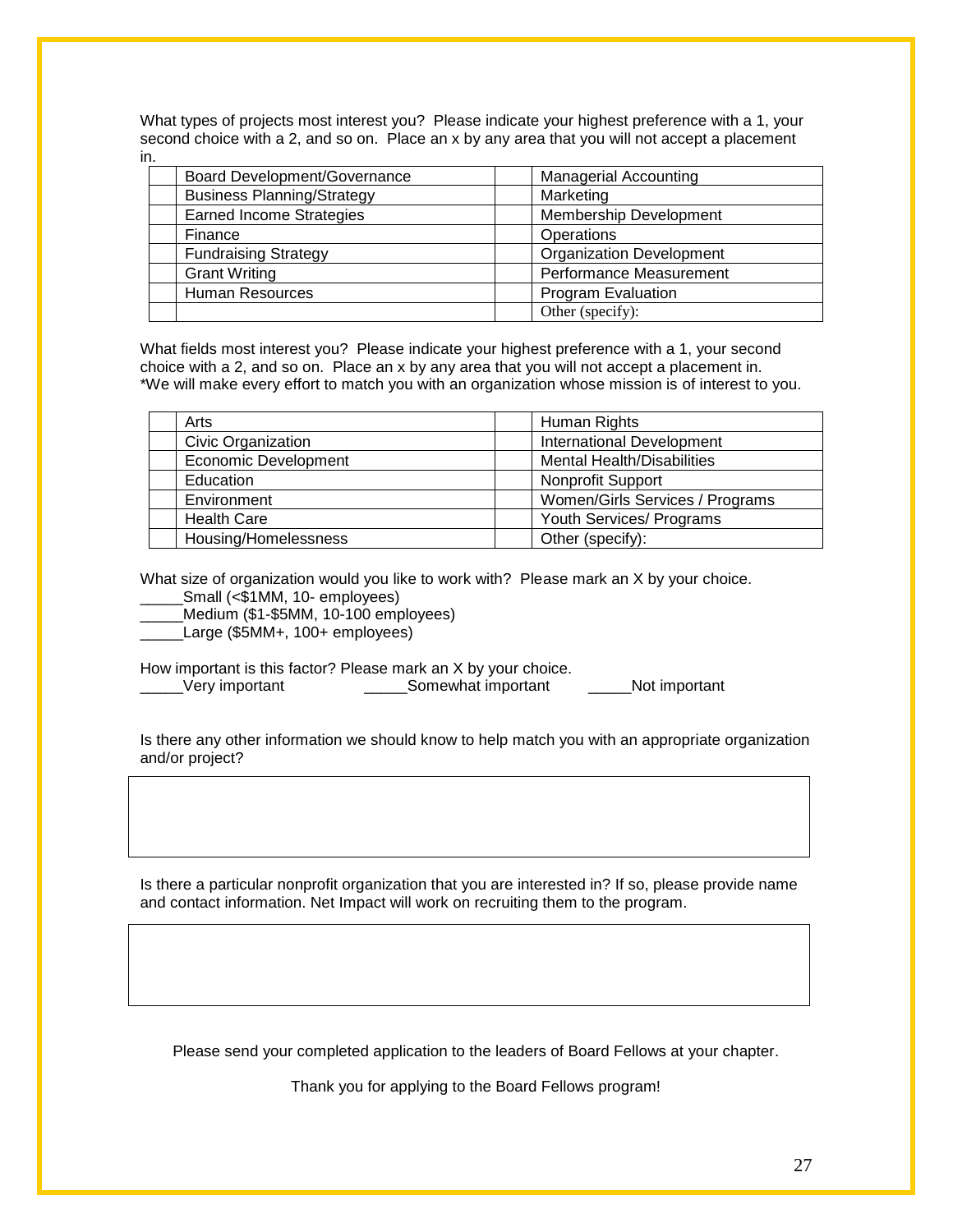Appendix 7. Board Fellows project summaries

# **BOARD FELLOW PROJECT SUMMARIES**

These project summaries come from actual experiences, however in the interest of confidentiality, the names of the organizations and individuals have been changed.

|   | <b>Organization:</b> New York Community Program (NYCP)           |
|---|------------------------------------------------------------------|
|   | <b>Board Liaison:</b> Susan Johnson, Board President, NYCP       |
|   | <b>Board Fellow:</b> Cynthia Walters, MBA, new NYCP Board Member |
| . | $\sim$ $ -$<br>$\sim$ $\sim$ $\sim$                              |

Date & Version: 3 February, 2010; version 3

# **NET IMPACT BOARD FELLOW PROJECT: SUMMARY**

| Project #1:        | <b>Board Development</b><br>Recommendations for Board Development                                                                                                                                                                                                                                            |
|--------------------|--------------------------------------------------------------------------------------------------------------------------------------------------------------------------------------------------------------------------------------------------------------------------------------------------------------|
| Description:       | Overview and analysis of current board recruitment process,<br>and board members' responsibilities and expectations;<br>evaluation of available options for further board involvement<br>and alternate sources of funding, incorporating board<br>feedback and respecting organizational history and culture |
| Strategy:          | Find new options for developing the potential of NYCP's board<br>of directors and address current economic stresses, while<br>remaining aligned with NYCP's long-term Innovationand<br>mission                                                                                                               |
| Summary:           | Project temporarily suspended due to resource constraints.                                                                                                                                                                                                                                                   |
|                    | However, the following developments have taken place:                                                                                                                                                                                                                                                        |
|                    | (1) Documentation on board effectiveness and best practices<br>for future board members is now "shared" on Google Docs;                                                                                                                                                                                      |
|                    | (2) NYCP's Board Members who have reached their term limits<br>have expressed their desire to identify suitable replacements;                                                                                                                                                                                |
|                    | (3) Board Members Tom Hsu and Nathan Miller have been<br>engaged to assist with ongoing marketing and strategy<br>projects, respectively.                                                                                                                                                                    |
| <b>Next Steps:</b> | At the October 2009 Board Meeting, the Board resolved to<br>engage a third party, preferably on a pro bono basis, to work<br>with NYCP's current and future board members on board<br>effectiveness and long-term strategy.                                                                                  |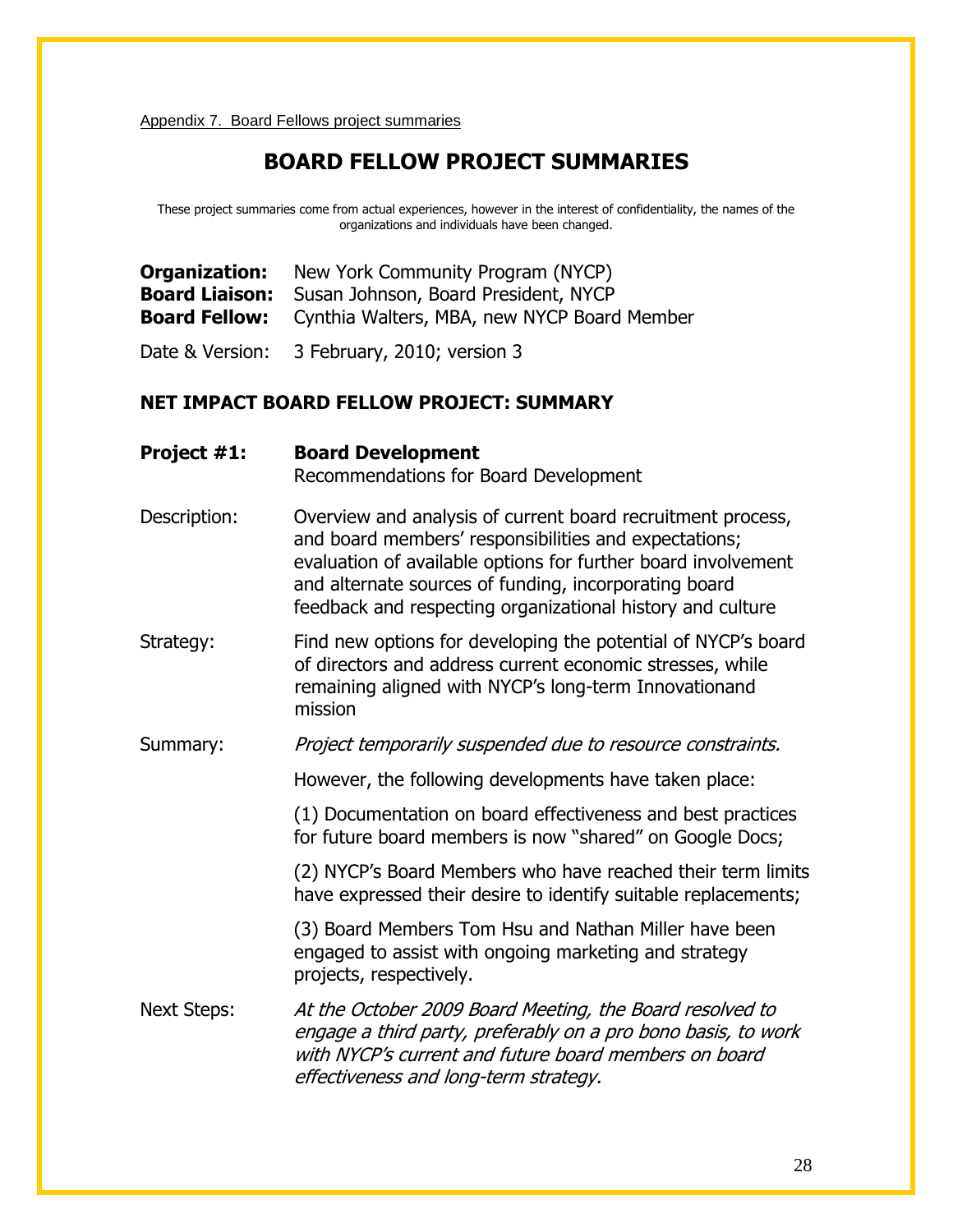This type of training is likely to be held as a one-day offsite during the spring of 2010, with Bob Wilson, certified Organization and Relationship Systems Coaching consultant.

| Project #2:            | <b>Connecting Leaders Program Partnership Development</b><br>Partnership Development and Best Practices                                                                                                                                                                                                                                                                             |
|------------------------|-------------------------------------------------------------------------------------------------------------------------------------------------------------------------------------------------------------------------------------------------------------------------------------------------------------------------------------------------------------------------------------|
| Description:           | Establish guidelines and best practices for community<br>outreach, partnership building, and program development                                                                                                                                                                                                                                                                    |
| Strategy:              | Develop partnerships with existing non-profit organizations<br>with similar and/or complementary missions, in order to<br>collaborate effectively on programs, while maximizing<br>resources and leveraging shared networks                                                                                                                                                         |
| Summary:               | Three parties would like to pursue partnerships with NYCP:                                                                                                                                                                                                                                                                                                                          |
|                        | (1) Carol Herrington, working with leaders of Southern Africa;                                                                                                                                                                                                                                                                                                                      |
|                        | (2) Priya Kapur, professional bellydancer and businesswoman,<br>interested in pursuing a program to benefit Middle Eastern<br>women escaping domestic violence;                                                                                                                                                                                                                     |
|                        | (3) Ian's Vision, a non-profit working with Israeli and<br>Palestinian youth in conflict transformation, would like to<br>establish a program to formally connect its recent Innovation<br>Program graduates with social justice internships before<br>returning home, to further their commitment to peace work                                                                    |
| <b>Best Practices:</b> | When researching potential partnerships for NYCP, several<br>"best practice" themes were evident:                                                                                                                                                                                                                                                                                   |
|                        | (1) Prior to engaging other non-profit organizations, it is<br>naturally imperative to thoroughly research candidates and<br>verify a specific alignment of missions between NYCP and its<br>potential partner; however, mere alignment of missions is not<br>sufficient. Chemistry between the organizations, and a clear<br>objective for the partnership needs to be determined; |
|                        | (2) When working with other non-profits, NYCP's mission and<br>services need to be clearly communicated;                                                                                                                                                                                                                                                                            |
|                        | (3) Due to NYCP's limited history in receiving grants for the<br>Connecting Leaders Program, it would be best for NYCP to<br>partner with a strong, reputable organization more<br>experienced with such fundraising efforts;                                                                                                                                                       |
|                        |                                                                                                                                                                                                                                                                                                                                                                                     |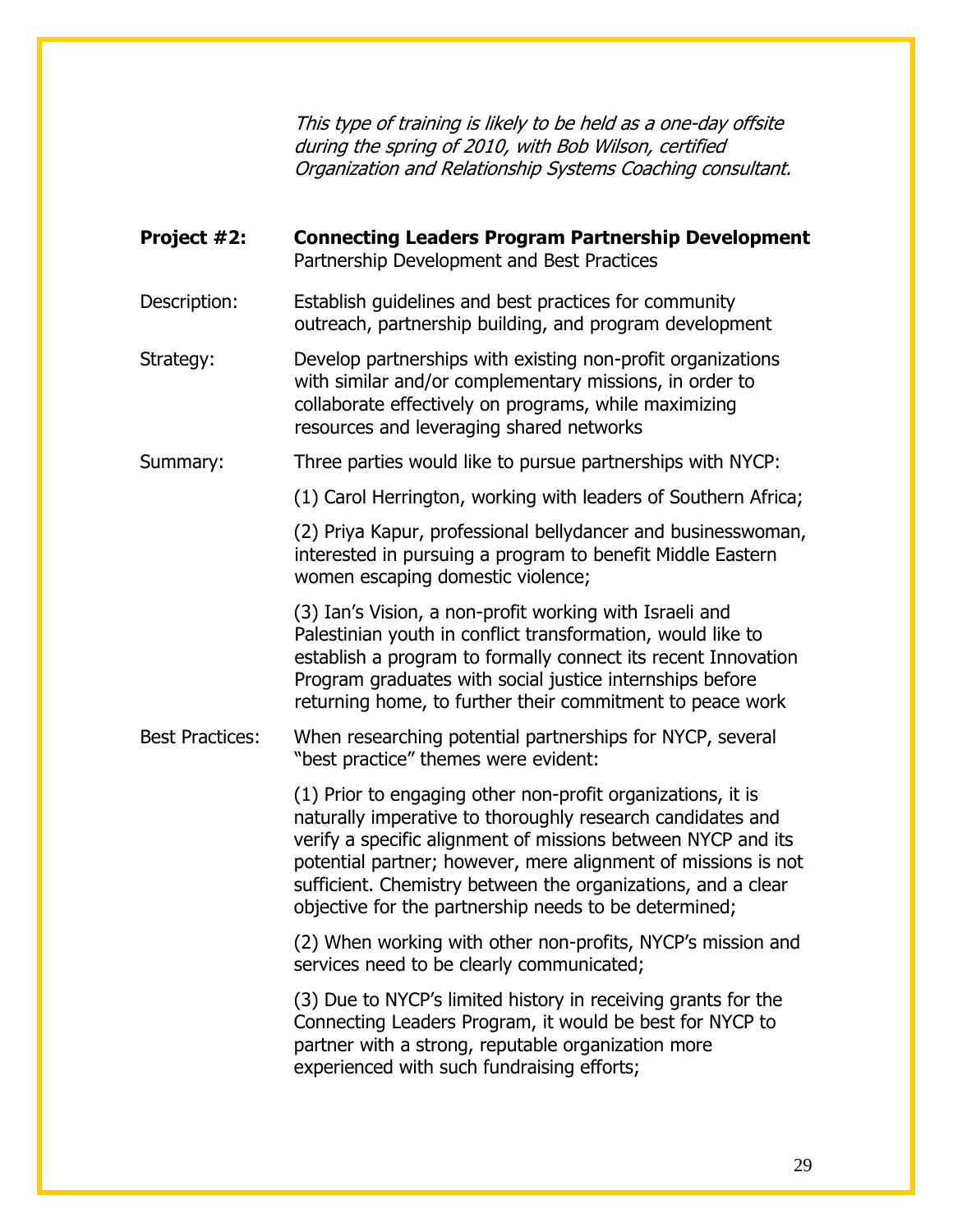(4) Documentation of candidates for partnerships (i.e., on the Google Document for tracking communications with other organizations) is important, for future reference;

(5) Given the current economic instability, patience, and consistent communication and planning are necessary when designing future CLP partnerships.

Next Steps: (1) Africa: Carol Herrington expressed her preference for NYCP to inform her of their available services, so that when a specific training need arises, she will know how NYCP can partner with her to train future leaders of Southern Africa.

> (2) Priya Kapur: Suhaila is flexible in regard to how she would offer her services; her main objective is to positively impact the lives of women and help them heal through dance. We have explored a few potential international partnerships, but so far, none have responded. Will continue to pursue.

> (3) Ian's Vision: The staff is currently reorganizing and resources are tight, but this year's Innovation Program fellows may need assistance with J-1 visas if they secure internships with local non-profits. J-1 visa services may be a good "first step" introduction to working with NYCP, and the best option for NYCP at this time. The potential for partnership still exists – the main benefit, so far, is the established connection and Ian's Vision's awareness of NYCP's services.

| Project #3:  | <b>Assist with Fundraising and Marketing</b><br>Marketing Activities and Action Plan                                                                                                                                                                                                                                           |
|--------------|--------------------------------------------------------------------------------------------------------------------------------------------------------------------------------------------------------------------------------------------------------------------------------------------------------------------------------|
| Description: | Summary of Board Fellow involvement in marketing efforts,<br>such as building NYCP awareness in the community by<br>leveraging social media networks and other tools or forums                                                                                                                                                 |
| Strategy:    | Increase the visibility of NYCP within the local and international<br>community through online social networks, and via<br>participation in local events related to NYCP's work, providing<br>additional credibility and transparency to the outside world,<br>including potential grant-making organizations and participants |
| Summary:     | (1) Created Twitter account (@NYCPfellow) to disseminate<br>marketing messages on behalf of NYCP, and engage<br>philanthropic and international communities in NYCP's<br>activities through regular newsfeed updates;                                                                                                          |
|              | (2) Created Facebook page to replace Facebook group;                                                                                                                                                                                                                                                                           |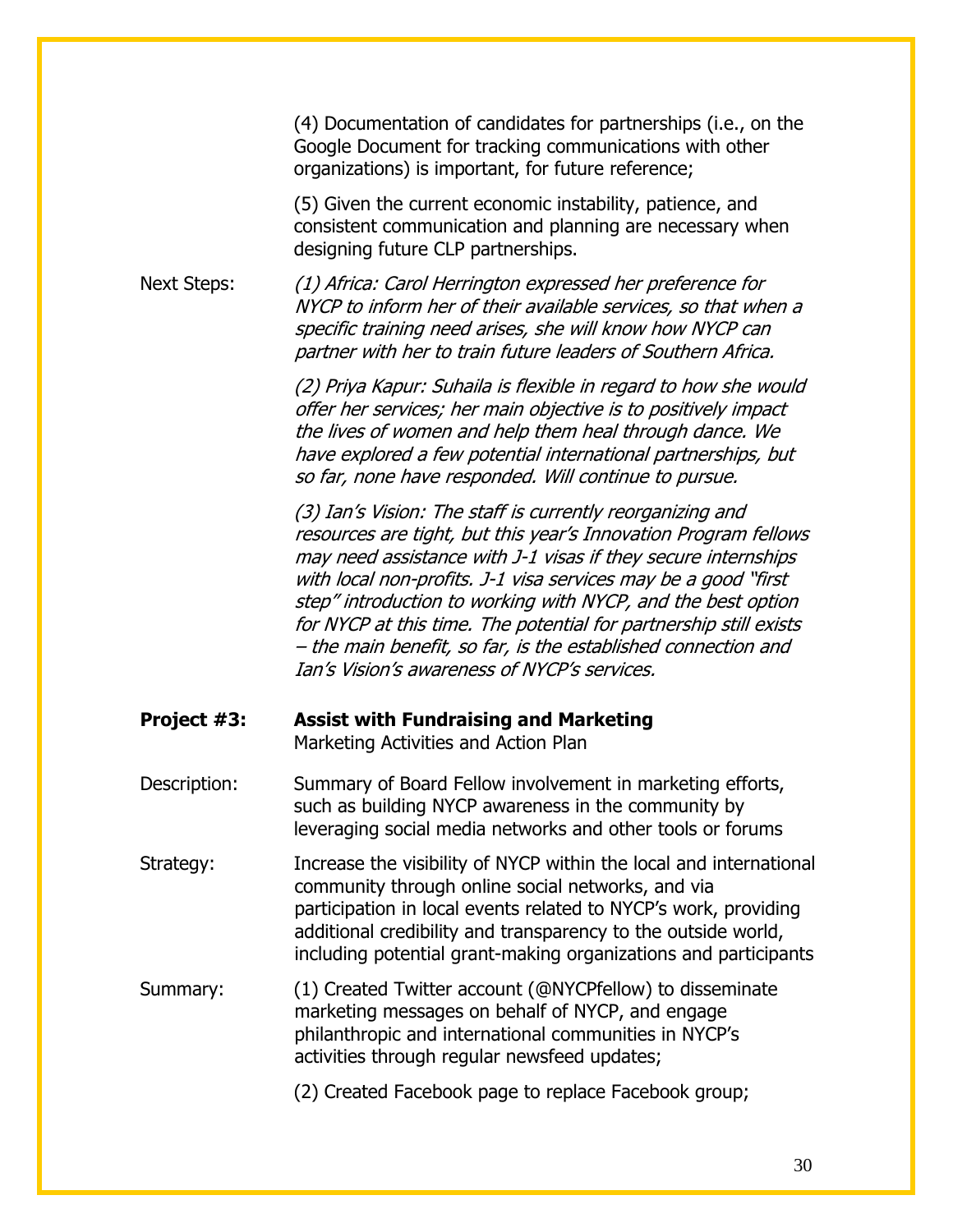(3) Teamed up with new volunteer and fellow MBA, Alex Davidson, to revise short and medium term strategy and conduct market research, including customer survey and new attorney liaisons.

Next Steps: (1) Complete migration of Facebook group to Facebook page;

(2) Based on feedback from attorney survey, NYCP's website could continue to be enhanced; e.g., to include additional documentation that showcases NYCP's social justice mission and expertise, and to modernize its overall "look and feel";

(3) Continue to market NYCP's J-1 visa services by building market presence among immigration attorneys through NYCP's Santa Clara chapter AILA connection and others, as well as offering attorneys the ability to list themselves in a database accessible to NYCP participants;

(4) After CLP partnerships have been further developed, NYCP may pursue fundraising for specific projects, and/or assist its partner organization with the application process; due to NYCP's limited resources and minimal history in receiving grants, the latter option is suggested.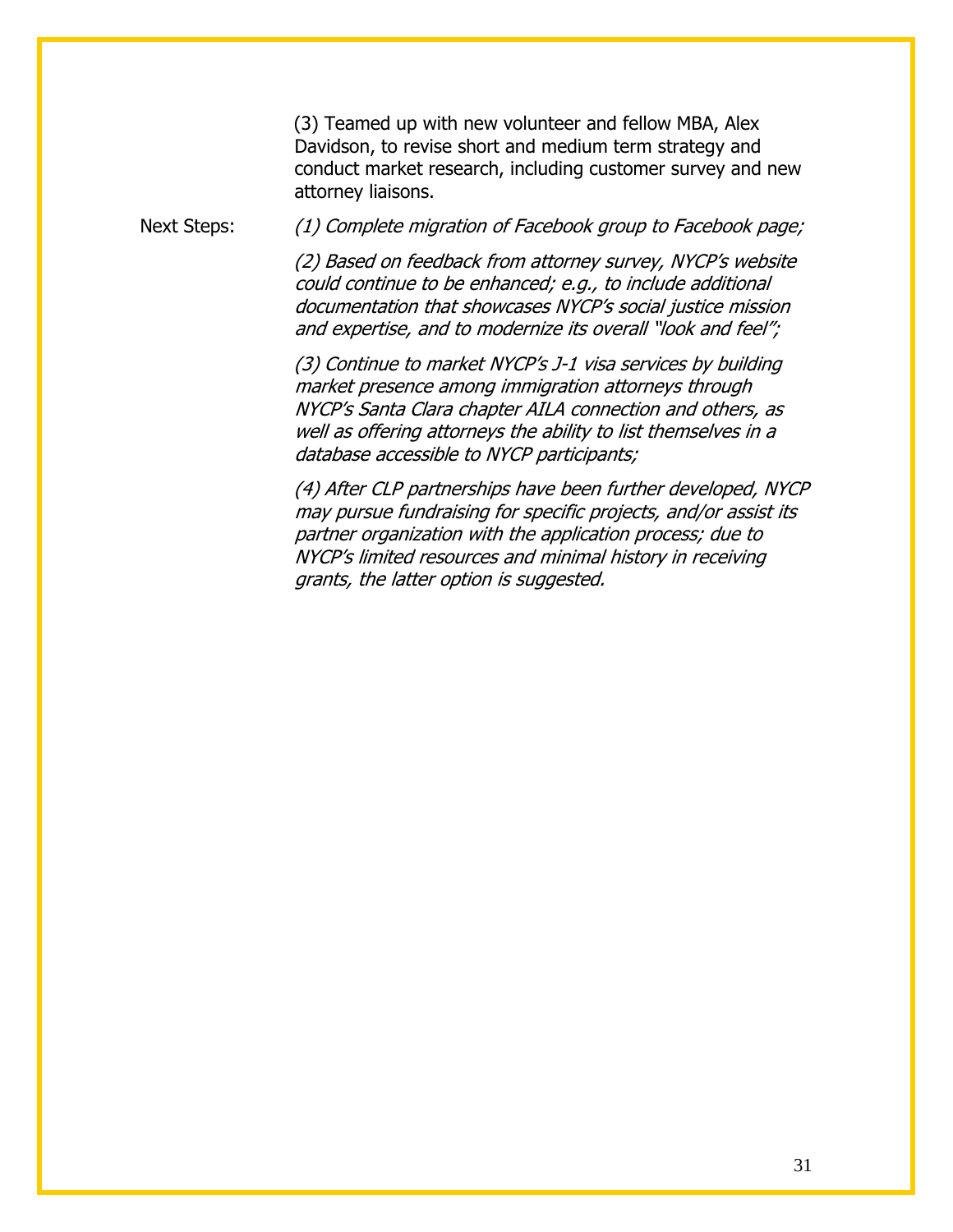Appendix 8. Project scoping template Provided by Stanford Board Fellows, Stanford Graduate School of Business

# *[NON-PROFIT ORGANIZATION NAME]*

### *TEAM*

*Board Fellow: Host Organization Mentor: Host Organization Executive Director:*

### *PROJECT GOALS*

*[Click here and type objective]* 

### *WORKING HYPOTHESIS / ASSUMPTIONS*

*1. [Click here and type details] 2. [Click here and type details]* 

### *PROJECT DELIVERABLES*

*1. [Click here and type details]* 

*2. [Click here and type details]* 

*3. [Click here and type details]* 

### *HOST ORGANIZATION RESPONSIBILITIES*

*[List tasks as well as information required, key contact person to provide it.]*

### *BOARD FELLOWS RESPONSIBILITIES*

*[Describe key responsibilities to be completed prior to delivery of final recommendations.]*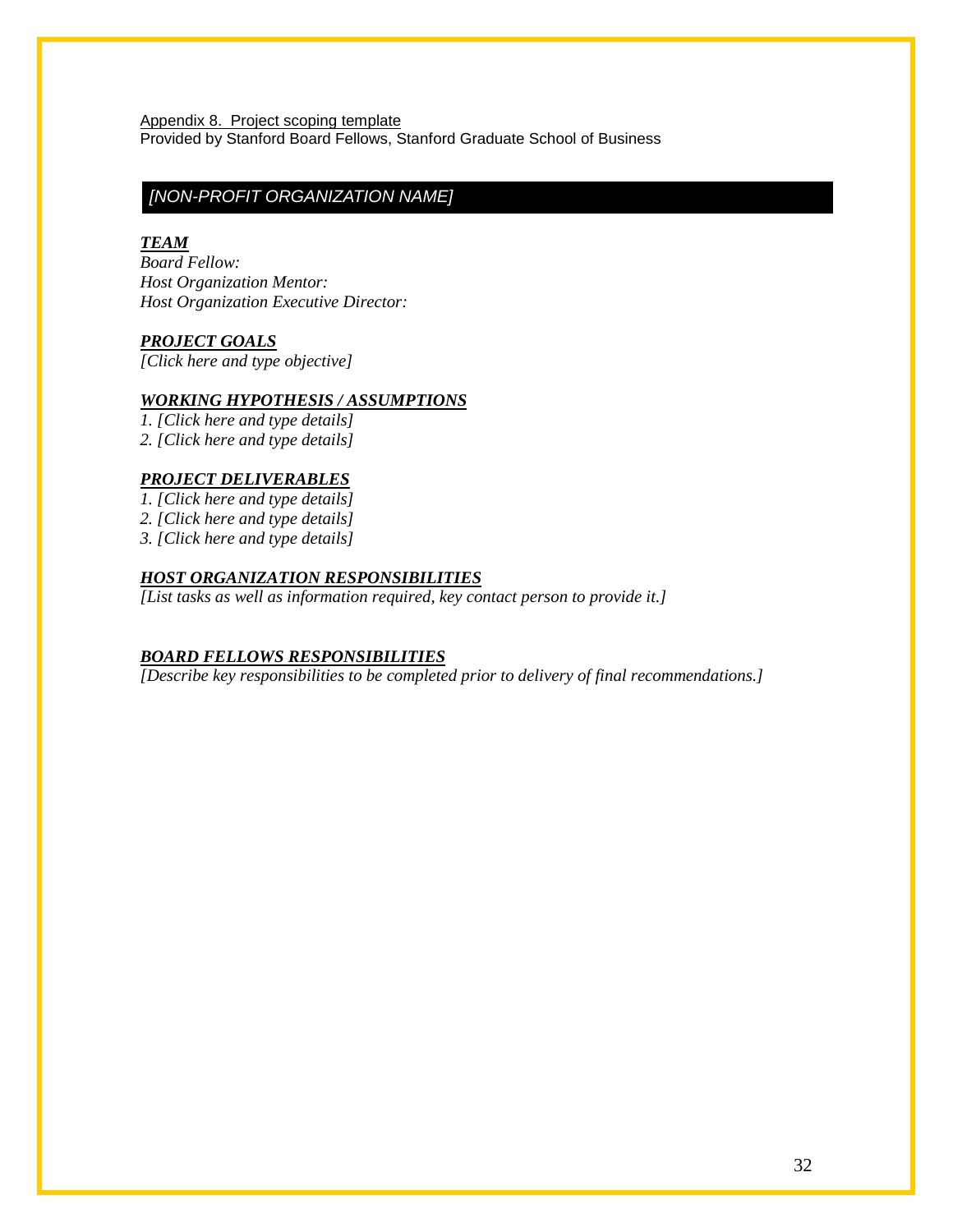# Board Fellows: Get on board!

Think you need a briefcase and a 3 page resume to sit on a board? Think again! Nonprofits are looking for fresh perspectives on their strategies and challenges.

# About Board Fellows

Board Fellows places Net Impact members on nonprofit boards as a non-voting, but participating member. The program brings valuable business skills to nonprofits, while exposing Fellows to nonprofit management and governance in practice.

### Net Impact members participate in Board Fellows to:

- Gain tangible nonprofit management and board governance experience
- Put Net Impact ideals into action
- Work with experienced professionals

# Nonprofits participate in Board Fellows to:

- Bring new perspectives into their organization
- Receive quality assistance on projects requiring business skills
- Develop strong ties to their community
- Gain experience and exposure in a new (often sought after) industry
- Support the professional development of emerging leaders
- Engage volunteers in their organization's work

### Get Involved

To learn more about Board Fellows check out www.netimpact.org/boardfellows. To get involved, contact to your local Board Fellows leader at **INSERT EMAIL ADDRESS**.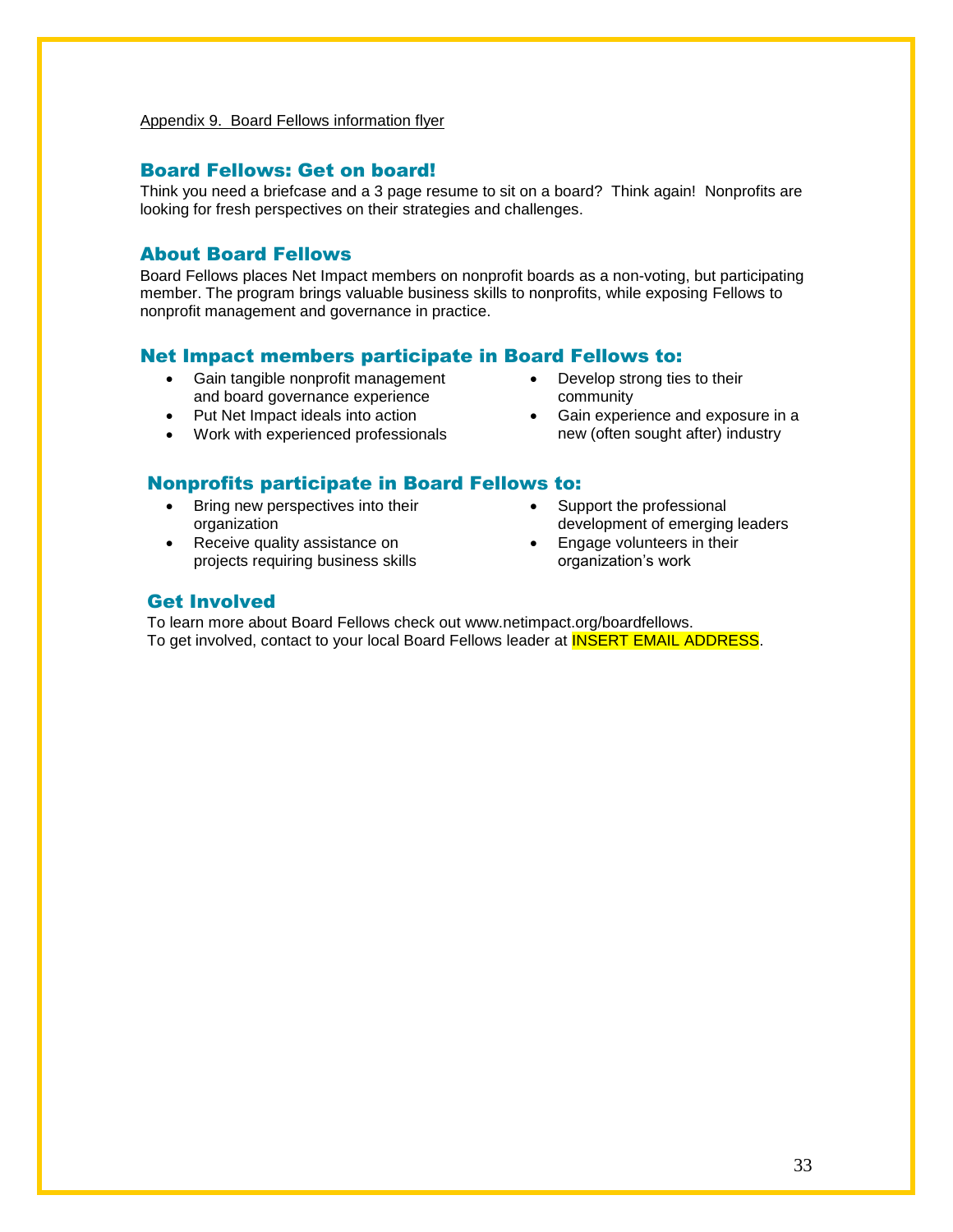

### Appendix 10. A1. Board Fellows webpage screen shot – San Francisco Professional Chapter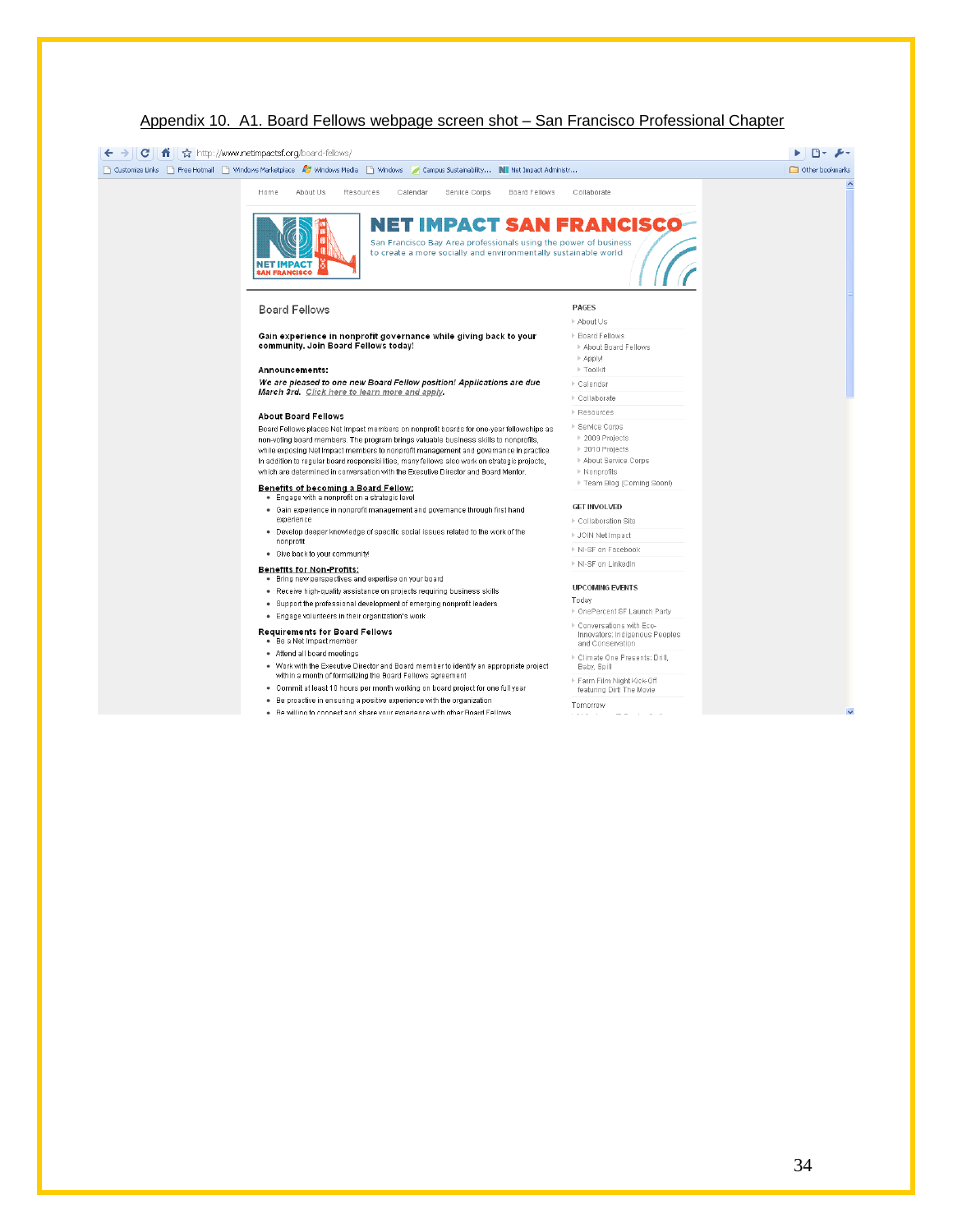# Appendix 10. A2. Board Fellows webpage screen shot – Georgia Tech MBA Chapter

| C                        | ☆   ☆ http://mba.gatech.edu/clubs/net_impact/Board_fellows.html                                                                                                                                                                                                                                                                                                                                                                                                                            | $\mathbb{R}^2$ . $\mathbb{R}^2$ |
|--------------------------|--------------------------------------------------------------------------------------------------------------------------------------------------------------------------------------------------------------------------------------------------------------------------------------------------------------------------------------------------------------------------------------------------------------------------------------------------------------------------------------------|---------------------------------|
|                          | Customize Links The Free Hotmail The Windows Marketplace 27 Windows Media The Windows 7 Campus Sustainability Nil Net Impact Administr                                                                                                                                                                                                                                                                                                                                                     | Other bookmarks                 |
|                          | Business School Home   Georgia Tech Home   MBA Club Home                                                                                                                                                                                                                                                                                                                                                                                                                                   |                                 |
|                          | Georgia Tech MBA Net Impact                                                                                                                                                                                                                                                                                                                                                                                                                                                                |                                 |
| Home »                   | <b>Board Fellows</b>                                                                                                                                                                                                                                                                                                                                                                                                                                                                       |                                 |
| Officers »               | Why the Georgia Tech Net Impact Club supports this program                                                                                                                                                                                                                                                                                                                                                                                                                                 |                                 |
| <b>IMPACT Speakers »</b> | Service to the community is important to the College of Management's MBA students.                                                                                                                                                                                                                                                                                                                                                                                                         |                                 |
| Board Fellows »          | This is evident through the support that students give to the various philanthropy events<br>conducted during the academic year. Therefore, in an effort to allow students to engage                                                                                                                                                                                                                                                                                                       |                                 |
| Pro Bono Consulting »    | in meaningful support of the community and utilize the skills they have honed during their<br>study here in the College of Management, the Net Impact Club is proudly supports the                                                                                                                                                                                                                                                                                                         |                                 |
| Links »                  | Board Fellows Program.                                                                                                                                                                                                                                                                                                                                                                                                                                                                     |                                 |
|                          | <b>Program Mission Statement</b>                                                                                                                                                                                                                                                                                                                                                                                                                                                           |                                 |
|                          | To prepare current Georgia Tech MBA students to be effective civic leaders by serving as<br>non-voting members on Atlanta-area non-profit boards. In this role, the students will<br>develop awareness of board roles and functions by providing business skills, new insights,<br>and innovative perspectives to the boards on which they serve.                                                                                                                                          |                                 |
|                          | <b>Program Benefits</b>                                                                                                                                                                                                                                                                                                                                                                                                                                                                    |                                 |
|                          | This program will benefit three constituencies, MBA students, local non profits, and the<br>College of Management. Specific benefits for each constituency are listed below:                                                                                                                                                                                                                                                                                                               |                                 |
|                          | <b>MBA Students</b>                                                                                                                                                                                                                                                                                                                                                                                                                                                                        |                                 |
|                          | • Real world application of skills learned in business school<br>. Preparation for future role as board member through first hand learning<br>• Networking with community leaders                                                                                                                                                                                                                                                                                                          |                                 |
|                          | Non Profits                                                                                                                                                                                                                                                                                                                                                                                                                                                                                |                                 |
|                          | • Access to new & innovative ideas from Board Fellow<br>. Valuable exposure of non profit operations to future business leaders<br>. New network for non profit through Board Fellow                                                                                                                                                                                                                                                                                                       |                                 |
|                          | <b>Collegeof Management</b>                                                                                                                                                                                                                                                                                                                                                                                                                                                                |                                 |
|                          | • Exposure of College and MBA Program to the local community<br>. New networking opportunities with members of non profit boards through student and<br>program interaction                                                                                                                                                                                                                                                                                                                |                                 |
|                          | <b>Program Overview / Requirements</b>                                                                                                                                                                                                                                                                                                                                                                                                                                                     |                                 |
|                          | Georgia Tech Board Fellows will serve local non profit boards for one academic year<br>utilizing their business skills to make meaningful contributions to the organization which<br>they are serving. They will actively be engaged in meetings, committee meetings (if<br>appropriate), projects, and other events to actively contribute to as well as learn from<br>the Board on which they serve. Specific expectations for both the non profit and board<br>fellow are listed below: |                                 |
|                          | Expectations for Non Profit Organizations                                                                                                                                                                                                                                                                                                                                                                                                                                                  |                                 |
|                          | 1. Select a member of the Board or the Executive Director to serve as the student's                                                                                                                                                                                                                                                                                                                                                                                                        |                                 |
|                          |                                                                                                                                                                                                                                                                                                                                                                                                                                                                                            | $\sim$ $\sim$ $\sim$ $\sim$     |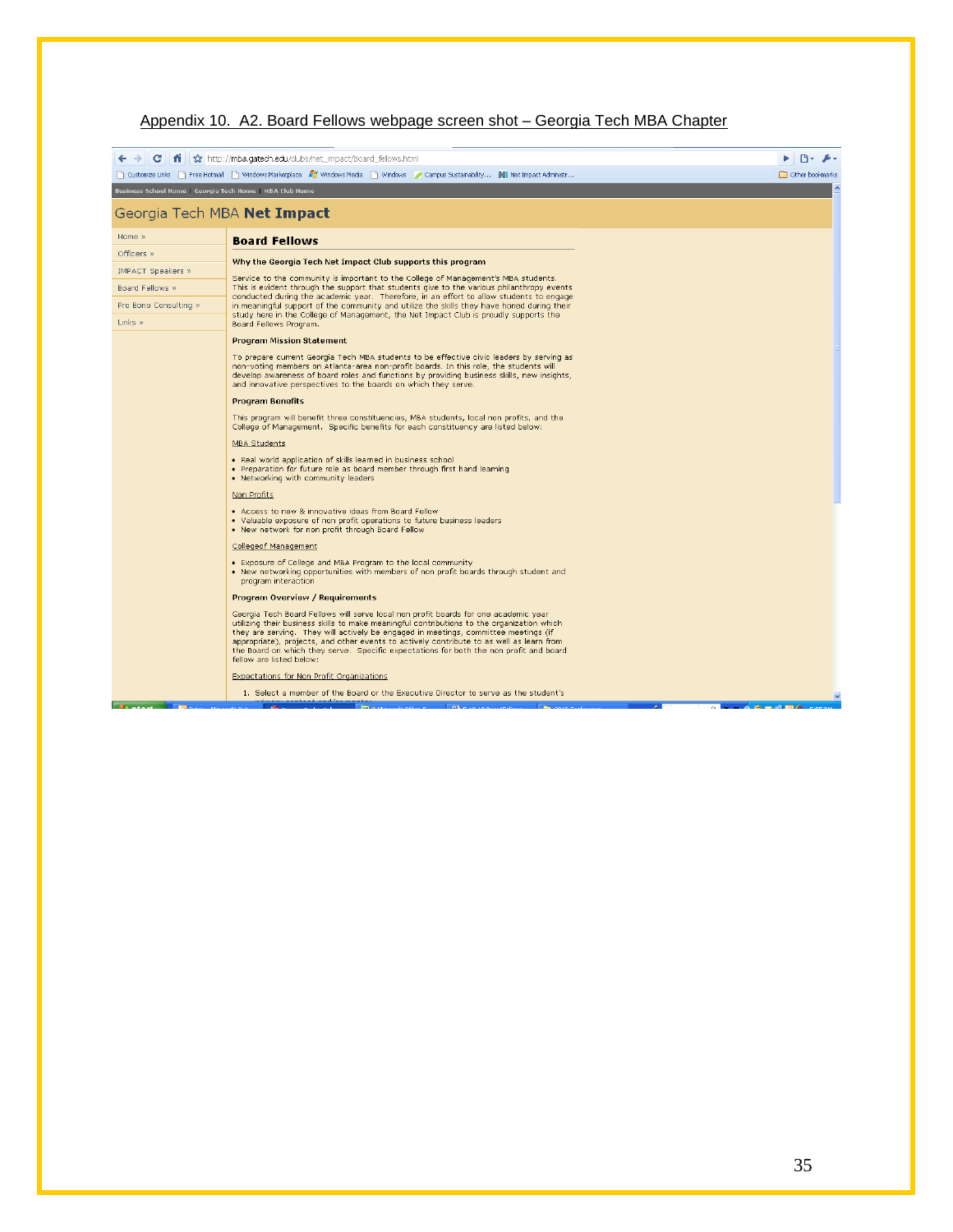### Appendix 11. Board Fellows newsletter content

### **Board Fellows: Get on board!**

Think you need a briefcase and a 3 page resume to sit on a board? Think again! Nonprofits are looking for fresh perspectives to lead and guide their organization.

### **About Board Fellows**

Board Fellows places Net Impact members on nonprofit boards as a non-voting, but participating member. The program brings valuable business skills to nonprofits, while exposing Board Fellows to nonprofit management and governance in practice.

### **Net Impact members participate in Board Fellows to:**

- Gain tangible nonprofit management and board governance experience
- Put Net Impact ideals into action
- Work with experienced professionals
- Develop strong ties to their community
- Gain experience and exposure in a new (often sought after) industry

### **Nonprofits participate in Board Fellows to:**

- Bring new perspectives into their organization
- Receive quality assistance on projects requiring business skills
- Support the professional development of emerging leaders
- **Engage volunteers in their organization's work**

### **Get Involved**

To learn more about Board Fellows check out www.netimpact.org/boardfellows. To get involved, please complete this application (INSERT APPLICATION) and submit to (INSERT BOARD FELLOWS LEADER'S EMAIL ADDRESS) by (INSERT DATE). Matching will occur the week of (INSERT DATE) and placements will be announced by (INSERT DATE).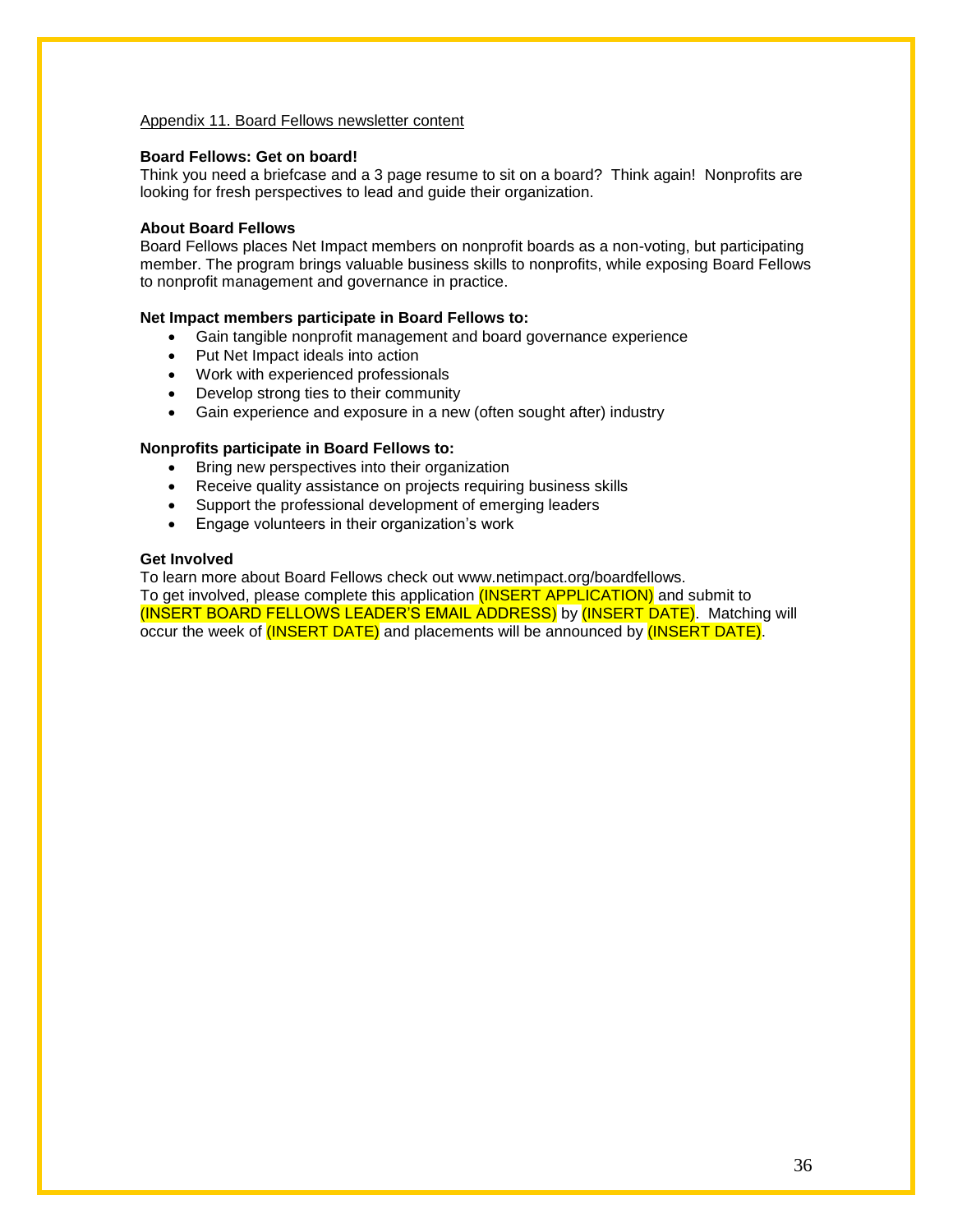# **MEMORANDUM OF UNDERSTANDING (MOU) between**

# **NONPROFIT ORGANIZATION NAME and NET IMPACT BOARD FELLOW**

I. PURPOSE:

The purpose of this MOU is to formally establish a framework for cooperation between the Net Impact Board Fellow insert Board Fellow name and insert nonprofit organization here. This MOU is not binding in any way and shall not be construed as a legal contract. Rather, it is designed with the intent of setting expectations regarding participation in the Board Fellows program. Please complete, sign and email as an attachment to (Chapter Leaders Email Here) by **insert date here**.

### II. NET IMPACT EXPECTATIONS:

- 1. Time Commitment
	- The Board Fellow is expected to devote a minimum of 10 hours per month to project-related work, including time spent in Board Meetings and in committee meetings (when applicable)
	- The Board Fellow is expected to attend all board meetings as well as any committee meetings, when applicable
	- The Board Fellow program will last for one calendar year and may be extended or shortened upon agreement of both parties

### 2. Project Reporting

The Board Fellow is expected to complete Sections III and IV of this MOU by describing the terms of his/her volunteer partnership and by providing his/her contact information. Included in Section III should be:

- A description of the project and its expected deliverables
- A description of the host organization's responsibilities
- The anticipated timeframe of the project, including monthly milestones/objectives.

### III. TERMS OF PARTNERSHIP

Below is an overview of the project. For more detailed information about specific tasks and roles and responsibilities, see the Milestones worksheet.

1. Project description and goals insert here

2. Expected project deliverables: insert here

3. Host organization responsibilities (list tasks as well as information required, key contact person to provide it.) insert here

4. Timeframe (check-in dates, date for deliverables, any other relevant dates,...) insert here